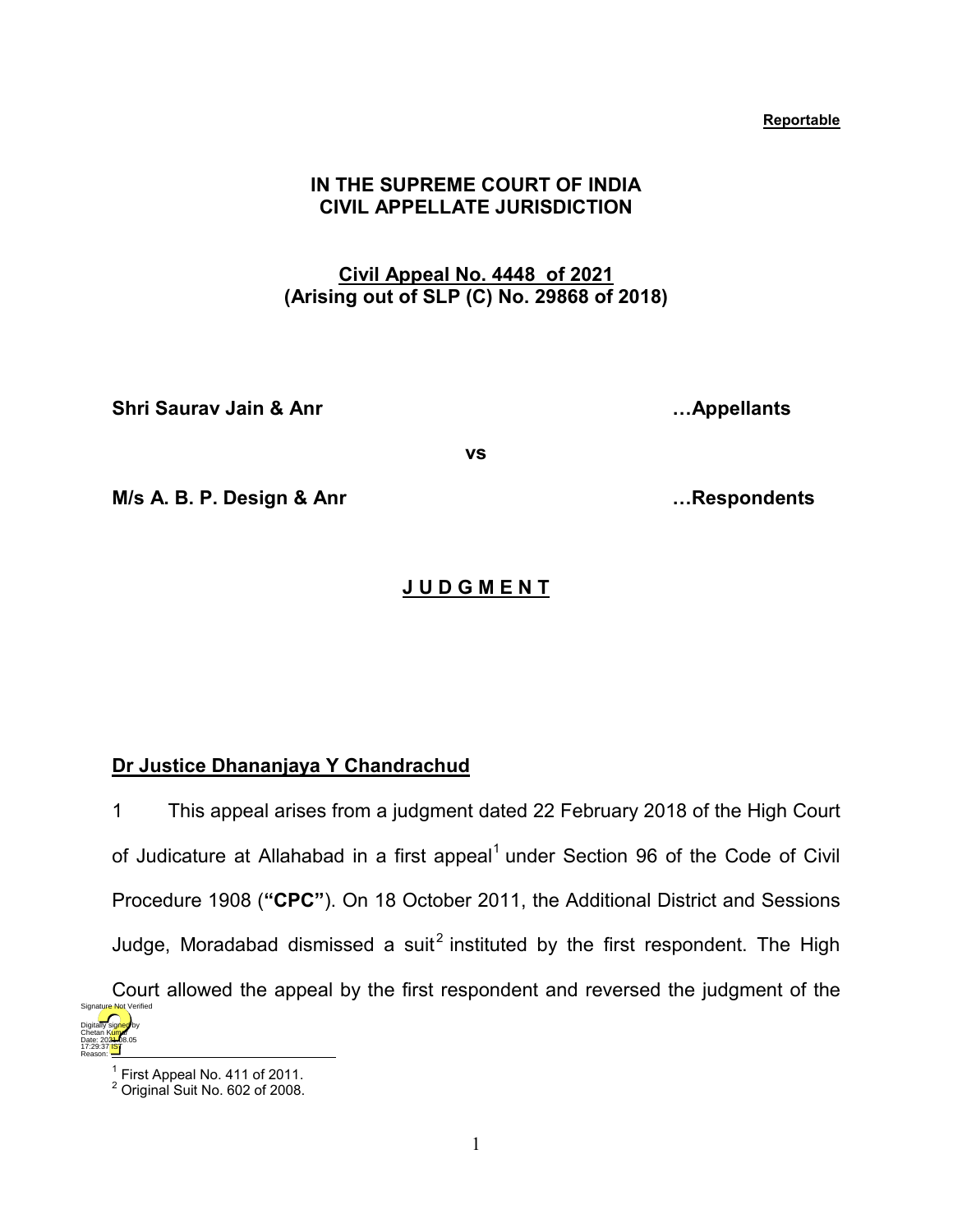Trial Court, holding that the auction conducted by Moradabad Development Authority (**"MDA"**) in respect of the land in dispute is null and void. The appellant is an auction purchaser who purchased the suit land from the MDA. MDA has been impleaded as the second respondent to these proceedings. Both the appellant and the second respondent have been restrained from interfering with the possession of the first respondent over the land.

## **Facts**

2 The first respondent instituted a suit in the Court of the Civil Judge (Senior Division), Moradabad claiming to be a "transferable owner and cultivator" of lands comprising of Gata No. 200/1 admeasuring 0.1300 hectares equivalent to 1295.04 sq. mts. situated in village Sonakpur, in the city and district of Moradabad. MDA was impleaded as the first defendant while the appellant was the second defendant to the suit. The averments in the plaint need to be adverted to at this stage. A person by the name of Zahid Hussain had title over vacant land admeasuring 6960.84 sq. mts in Moradabad. Ceiling case no. 437/5325 (titled State vs. Zahid Hussain) was instituted against him in the Court of the Competent Authority, Urban Land Ceiling, Moradabad in respect of his lands including the lands comprised in Gata No. 200 admeasuring 1295.04 sq. mts. By an order dated 16 March 1988, the land comprised in Gata No. 200, among other pieces of land, was declared as "surplus" by the Competent Authority under the Urban Land (Ceiling and Regulation) Act 1976 **("ULCRA")**. Pursuant to the order of the Competent Authority, possession of the land in Gata No. 200 was allegedly handed over by the State of Uttar Pradesh to the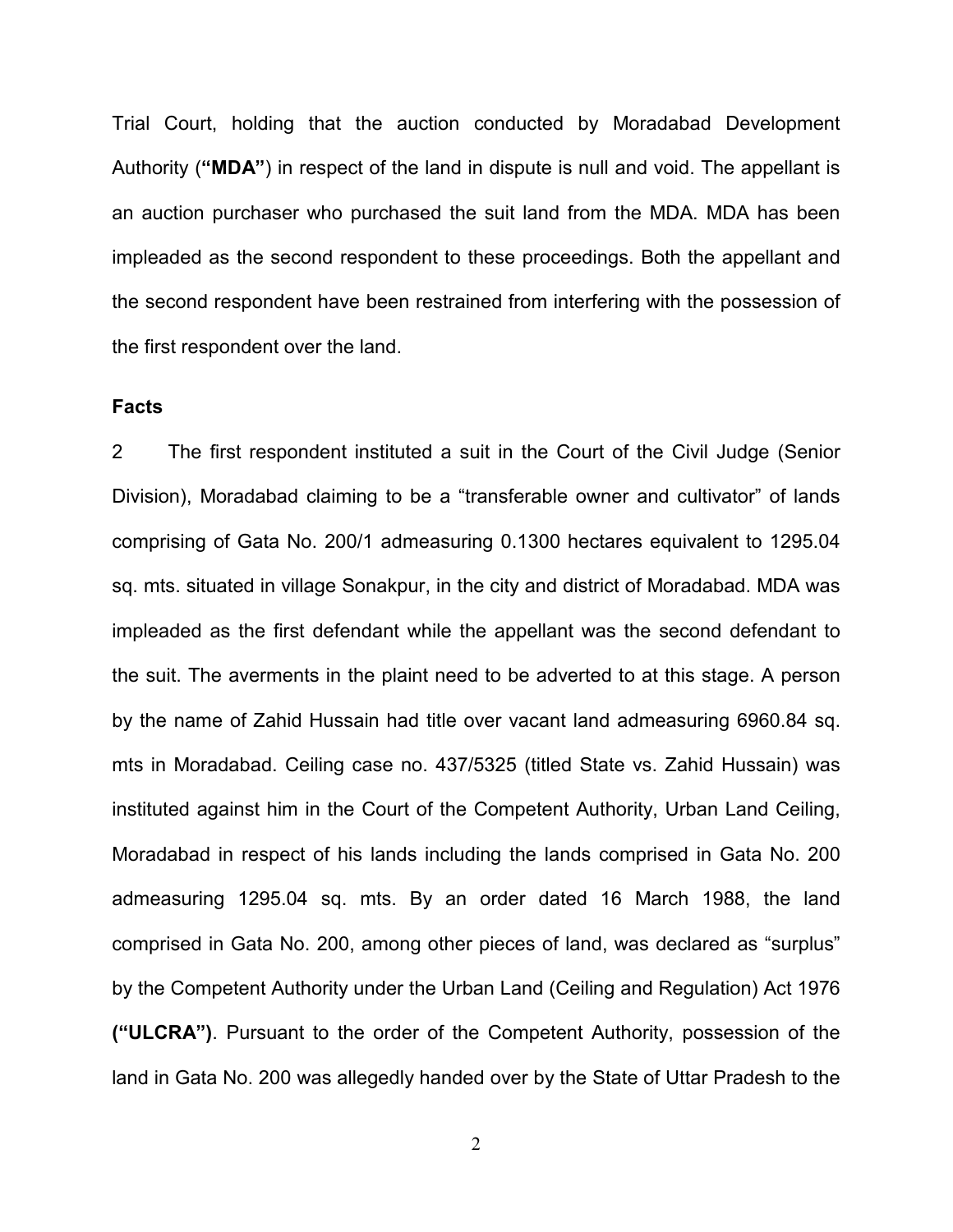MDA. Meanwhile, Zahid Hussain filed a revenue appeal<sup>[3](#page-2-0)</sup> before the District Judge, Moradabad against the order dated 16 March 1988. By an order dated 6 January 1993, the District Judge allowed the appeal and remanded the proceedings for reconsideration to the Competent Authority on the basis of an amended Master Plan.

3 It is the case of the plaintiff that Zahid Hussain was the erstwhile owner and occupier of lands comprised in Gata No. 200 admeasuring 0.32 acres. Out of the above holding, land admeasuring 0.05 acres (equivalent to 0.0200 hectares or 200 sq. mt.) was acquired by MDA on 30 January 1986 under the provisions of the Land Acquisition Act, 1894. After the acquisition, Gata No. 200 was divided into two plots:

• Gata No. 200/1 measuring 0.1300 hectares (1300 sq. mt.)

• Gata No. 200/2 measuring 0.2000 hectares (200 sq. mt.)

Zahid Hussain is stated to have become the owner of Gata No. 200/1, while MDA became the owner of Gata No. 200/2. The case of the plaintiff in the suit is that after the ceiling case was remanded to the Competent Authority and during its pendency, Zahid Hussain obtained permission to sell the lands situated in Gata No. 200/1 to the first respondent from the Office of the Prescribed Authority, Urban Land Ceiling, Moradabad on 5 May 1993. The first respondent claims to have purchased Gata No. 200/1 admeasuring 1295.04 sq. mt. from Zahid Hussain by a registered sale deed dated 22 June 1993. During the pendency of the ceiling case before the Competent Authority, ULCRA was repealed by Act 15 of 1999 **("Repeal Act")**. The Competent Authority (City Land Boundary), Moradabad passed an order dated 15 June 2001

<span id="page-2-0"></span><sup>3</sup> Revenue Appeal No. 23 of 1988.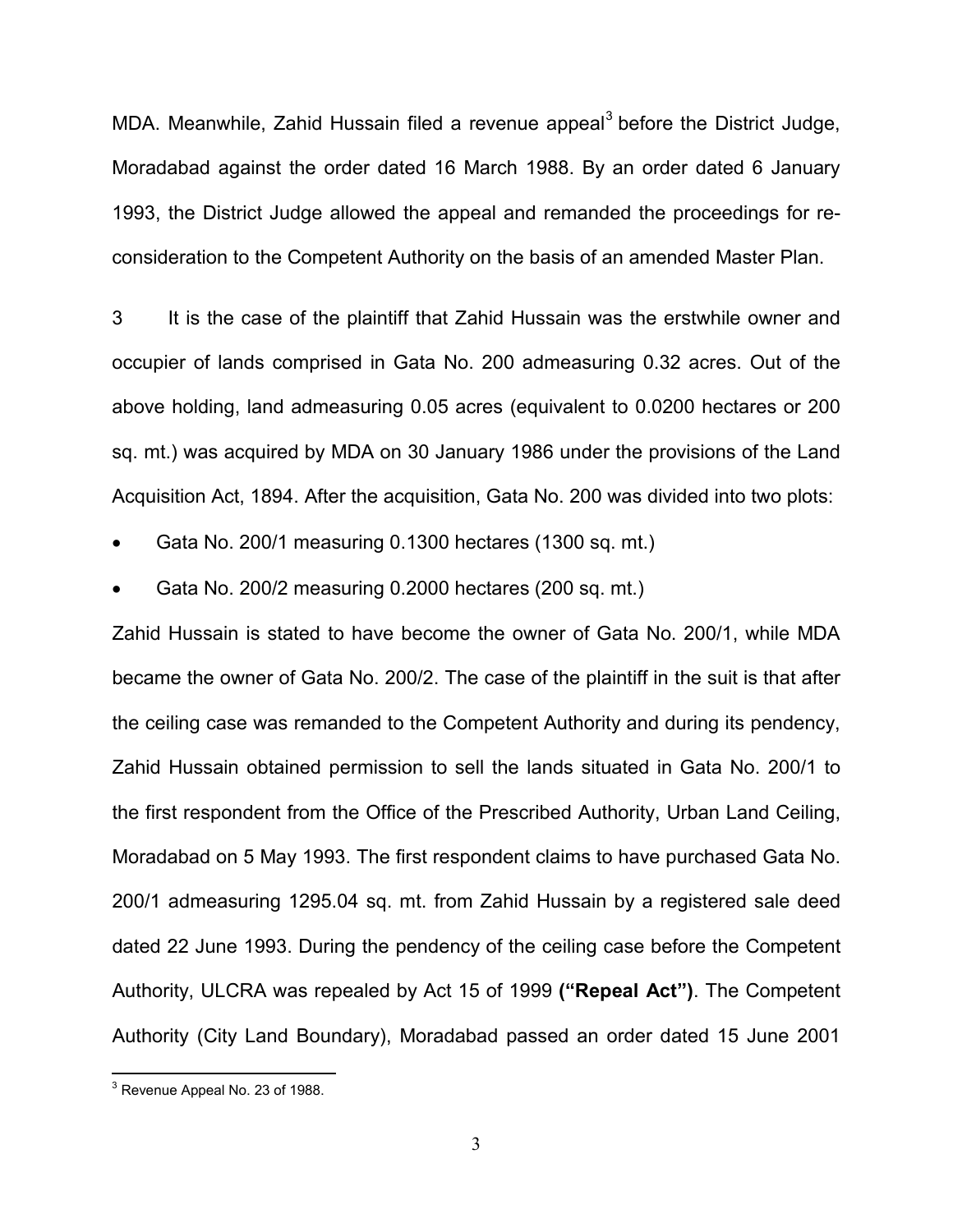dismissing Case No. 437/5325 in view of Section 4 of the Repeal Act which states that proceedings pending before any court, tribunal, or authority shall stand abated.

4 In this manner, it was alleged that the eclipse of ceiling over Gata No. 200/1 measuring 1295.04 sq. mt. was lifted. The plaintiff – first respondent claimed to be the owner of the entire area of 1295.04 sq. mt., while MDA was entitled to ownership rights over Gata No. 200/2 in respect of 200 sq. mt. of land.

5 MDA published a notice on 31 August 2008 for auction and sale of 600 sq. mt. of land in Gata No. 200. The first respondent claims to have submitted representations on 2 September 2008 and 4 September 2008 against the auction. The first respondent instituted a writ petition against the State of Uttar Pradesh and MDA before the High Court challenging the auction. By an order dated 11 September 2008, the High Court disposed of the petition with liberty to the first respondent to seek reliefs in a civil suit. The auction sale in favour of the appellant is stated to have been approved on 12 September 2008, and a sale deed was executed between the MDA and the appellant on 20 March 2009 for a consideration of Rs. 65,75,000.

6 The first respondent challenged the auction proceedings in the suit on the ground that MDA had title only over the land measuring 200 sq. mt (that is, Gata No.200/2) of the auctioned land, and thus the sale of the remaining land measuring 400 sq. mt. was null and void in view of the sale deed executed by Zahid Hussain in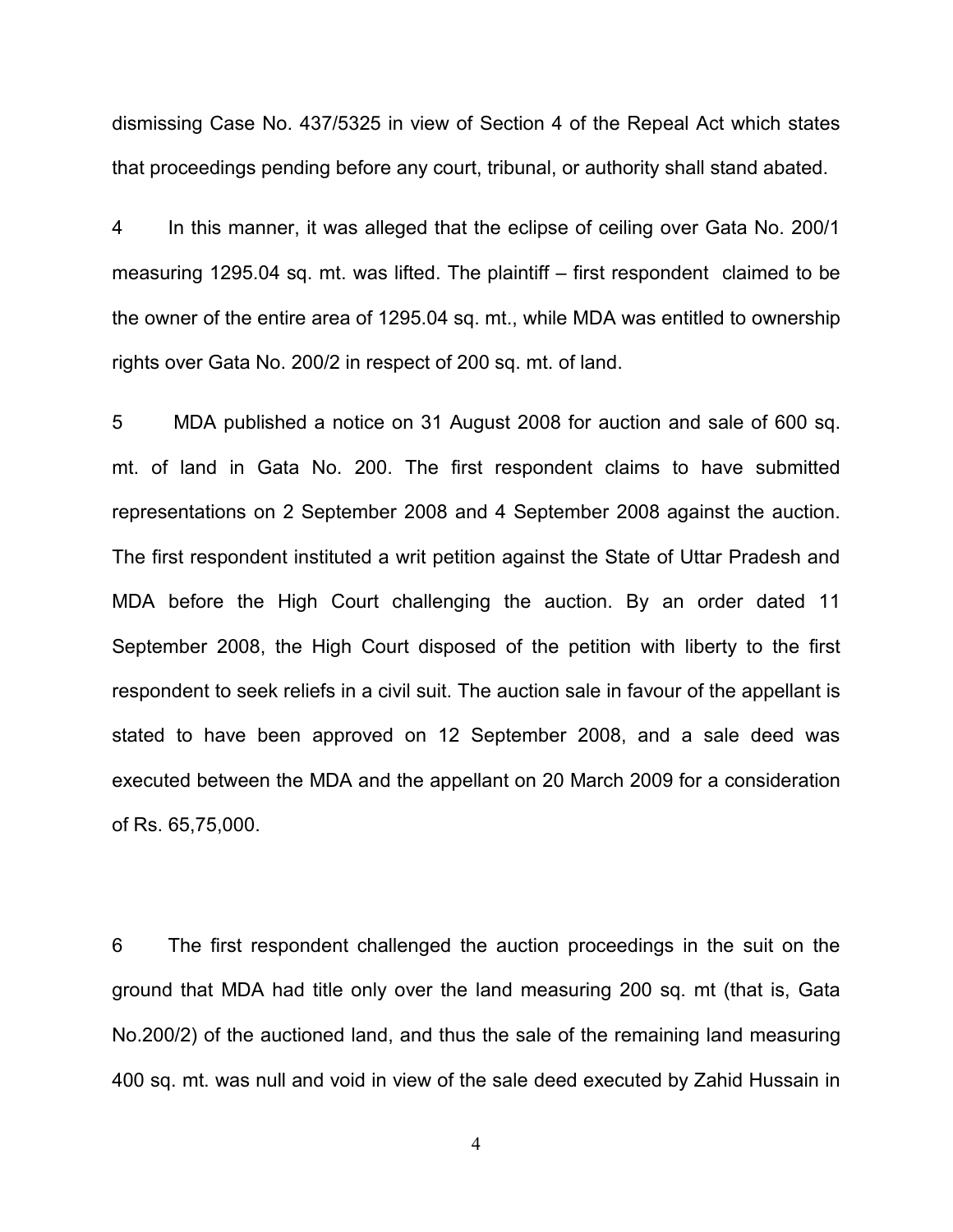favour of the first respondent on 22 June 1993. In the suit, as it was originally instituted, the reliefs sought were:

- (i) A declaration that the auction of land to the extent of 400 sq. mt. by MDA is illegal and void;
- (ii) A permanent injunction restraining MDA from alienating the suit land in favour of the appellant and from dispossessing the first respondent. The particulars of the suit land as indicated in the plaint were as follows:

"PARTICULARS OF SUIT LANDS Lands measuring 400 Sq. Mt. of Gata no.200/1 a part of erstwhile integrated Gata no.200 situated in Village Sonakpur, City and District Moradabad."

The plaint was amended to seek:

- (i) A declaration that the auction of lands measuring 660.32 sq. mt. by MDA was illegal and void;
- (ii) A declaration that the first respondent is the exclusive owner and occupier of the suit lands detailed in schedule (B) including the suit lands in schedule A; and
- (iii) A permanent injunction from dispossessing the first respondent.

7 Shri Sai Siddhi Developers was impleaded as the third defendant to the suit. The amended plaint set up the plea that before the lands were transferred in favour of the first respondent by Zahid Hussain, the latter had obtained permission of the Competent Authority, Moradabad on 5 May 1993. Schedule (A) and Schedule (B) of the amended plaint are extracted below: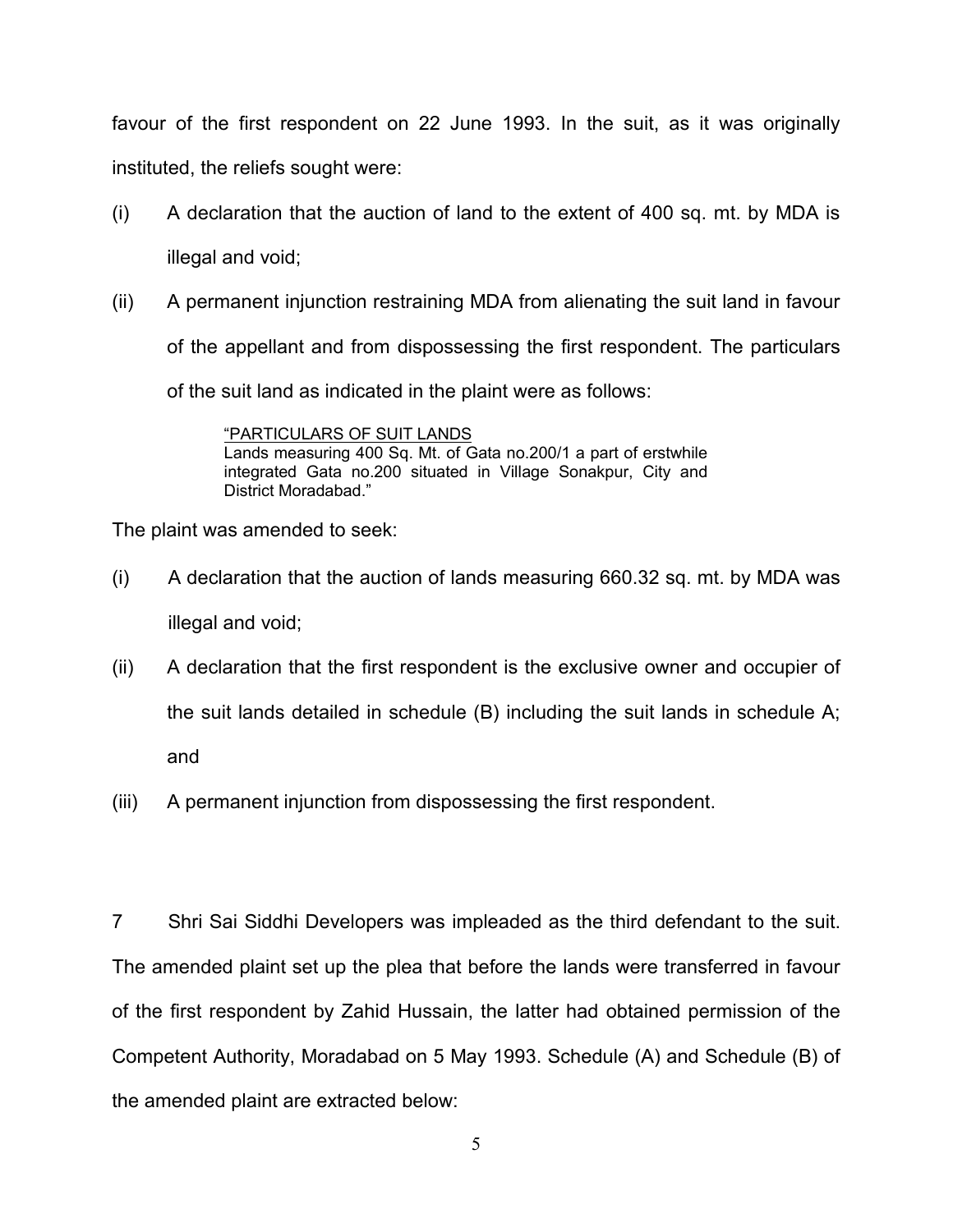#### *"SCHEDULE 'A' OF SUIT LANDS*

Lands measuring 660.32 Sq. Mt. of Gata no.200/1 a part of erstwhile integrated Gata no.200 situated in Village Sonakpur, City and District Moradabad which is shown in the enclosed site plan with alphabets BCDE.

The boundaries of the above gata are as under –

East: Police Post West: 12 Mt. wide road. North: Kaanth Road. South: Commercial Plot no.7 (Property of the Plaintiff).

*SCHEDULE 'B' OF THE SUIT LANDS* Lands measuring 1295.04 Sq. Mt. of Gata no.200/1 a part of erstwhile integrated Gata no.200 situated in Village Sonakpur, City and District Moradabad which is shown in enclosed site plan with alphabets ABCDEF.

The boundaries of the above gata are as under - East: Police Post and thereafter plot of Haji Qayum West: 12 Mt. wide road. North: Kaanth Road. South: Plot and lands of Praan Singh."

- 8 MDA filed a written statement stating that:
- (i) Possession of the suit land in Gata No. 200/1 was taken over by the State Government after the land was declared to be surplus, and was transferred by the Naib Tehsildar, Sadar, Moradabad and Collector, Moradabad to the MDA on 31 July 1992. MDA has been in possession of the suit land in Gata No. 200/1 since then till it was sold through auction;
- (ii) A registered sale deed of 660.32 sq. mt. was executed on 20 March 2009;
- (iii) The ceiling proceedings against Zahid Hussain were concluded and thus, he is not entitled to avail of the benefit under the Repeal Act;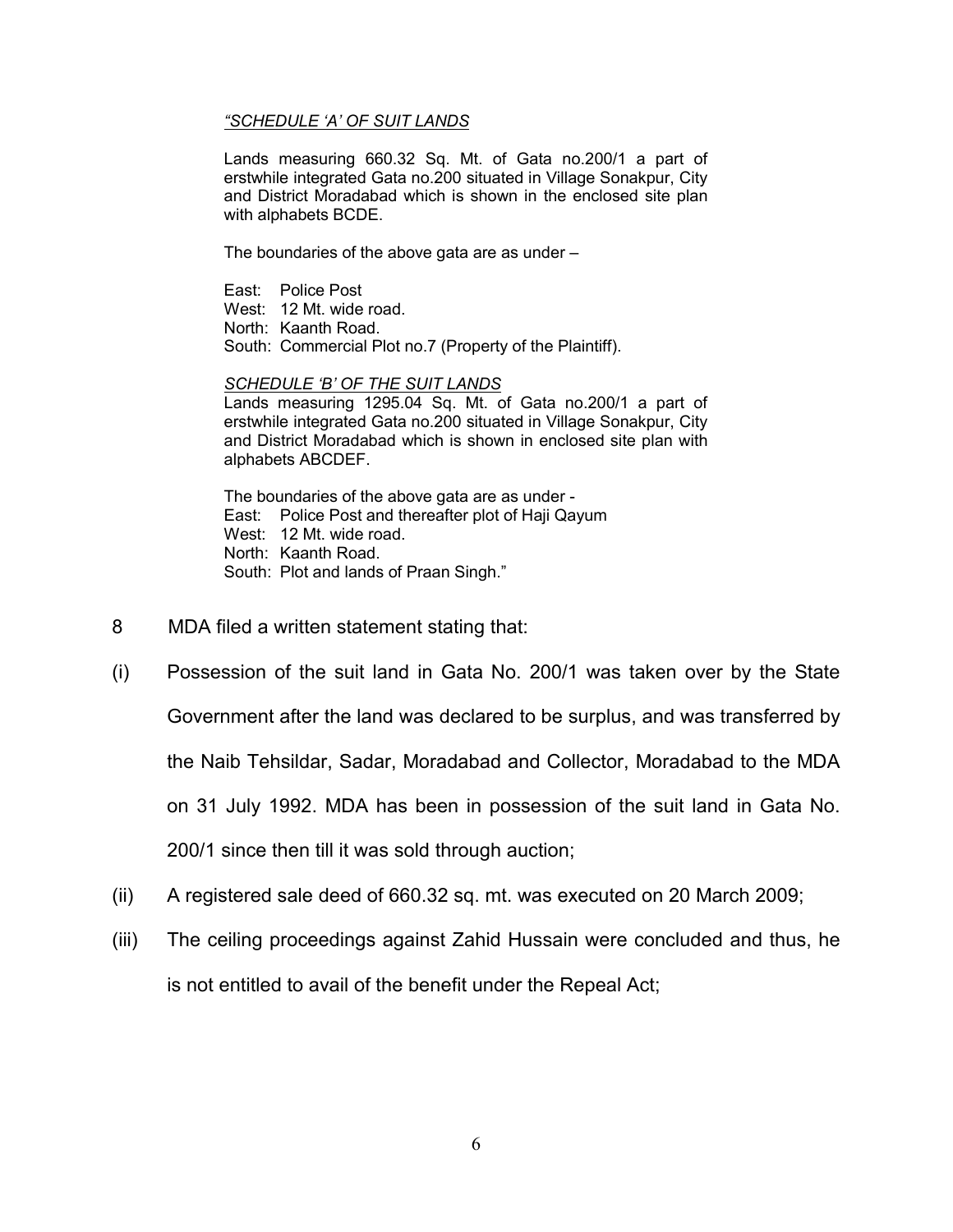- (iv) No permission had been granted by the Competent Authority, Urban Ceiling, Moradabad to Zahid Hussain for the transfer of the suit lands of Gata No. 200/1;
- (v) The sale deed executed between Zahid Hussain and the first respondent *after*  possession had been taken over by MDA on 31 July 1992 is invalid; and
- (vi) The State of Uttar Pradesh and the Ceiling Authority were necessary parties but were not impleaded in the suit.

9 The appellant (defendant no. 2 before the Trial Court) filed a written statement stating that:

- (i) The entire suit land had vested in the State Government under Section 10(3) of the ULCRA;
- (ii) The sale deed dated 22 June 1993 by Zahid Hussain in favour of the first respondent was void since he could not have entered into any transaction when the land was under adjudication by the Competent Authority, Urban Land Ceiling;
- (iii) The land was alleged to have been transferred on 31 July 1992 to MDA and any sale deed executed allegedly to the first respondent-plaintiff on 22 June 1993 would confer no title on the purchaser;
- (iv) The revenue appeal before the District Judge against the order of the Competent Authority could not have been disposed of without impleading MDA;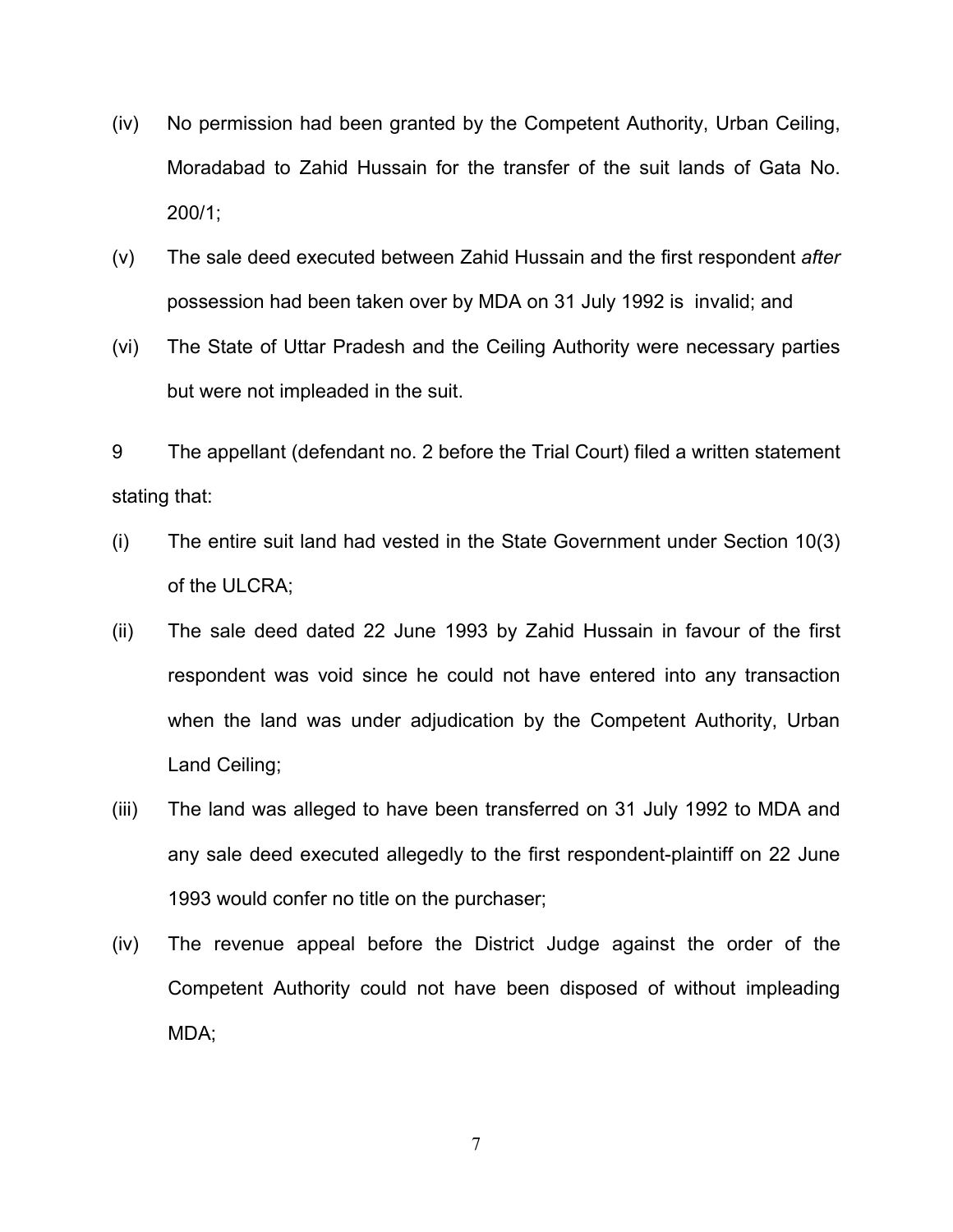- (v) Since MDA was in possession of the land before the enforcement of the Repeal Act (pursuant to the communication dated 31 July 1992 of the Competent Authority, Urban Land Ceiling), the repeal would be of no consequence; and
- (vi) The plaintiff first respondent had no concern with the auction of the land admeasuring 660.32 sq. mt. by MDA for which a consideration of Rs. 65.75 lacs had been paid in auction.
- 10 The following issues were framed in the suit:

"1. Whether Plaintiff is the owner and occupier of the Suit lands? 2. Whether auction proceedings initiated by defendant no.1 in favour of defendant no.2 on 12.9.2008 to the extent of disputed schedule admeasuring 660.32 Sq. Mt., are illegal and void? 3. Whether Suit has been undervalued? 4. Whether deficit court-fee has been paid? 5. Whether Suit of plaintiff is bad for misjoinder of necessary parties? 6. Whether this Court doesn't have any jurisdiction to hear this Suit? 7. Whether any cause of action has arisen in favour of Plaintiff? 8. Relief."

11 By its judgment dated 18 October 2011, the Trial Court held that it had the jurisdiction to grant declaratory and injunctive relief and that the suit was therefore maintainable. The Trial Court dismissed the suit holding that the MDA was the lawful owner of the land and the auction held on 12 September 2008 was valid. The Trial Judge made the following findings:

(i) Zahid Hussain was the erstwhile owner of Gata No. 200 admeasuring 1295.04 sq. mt. situated in village Sonakpur, District Moradabad;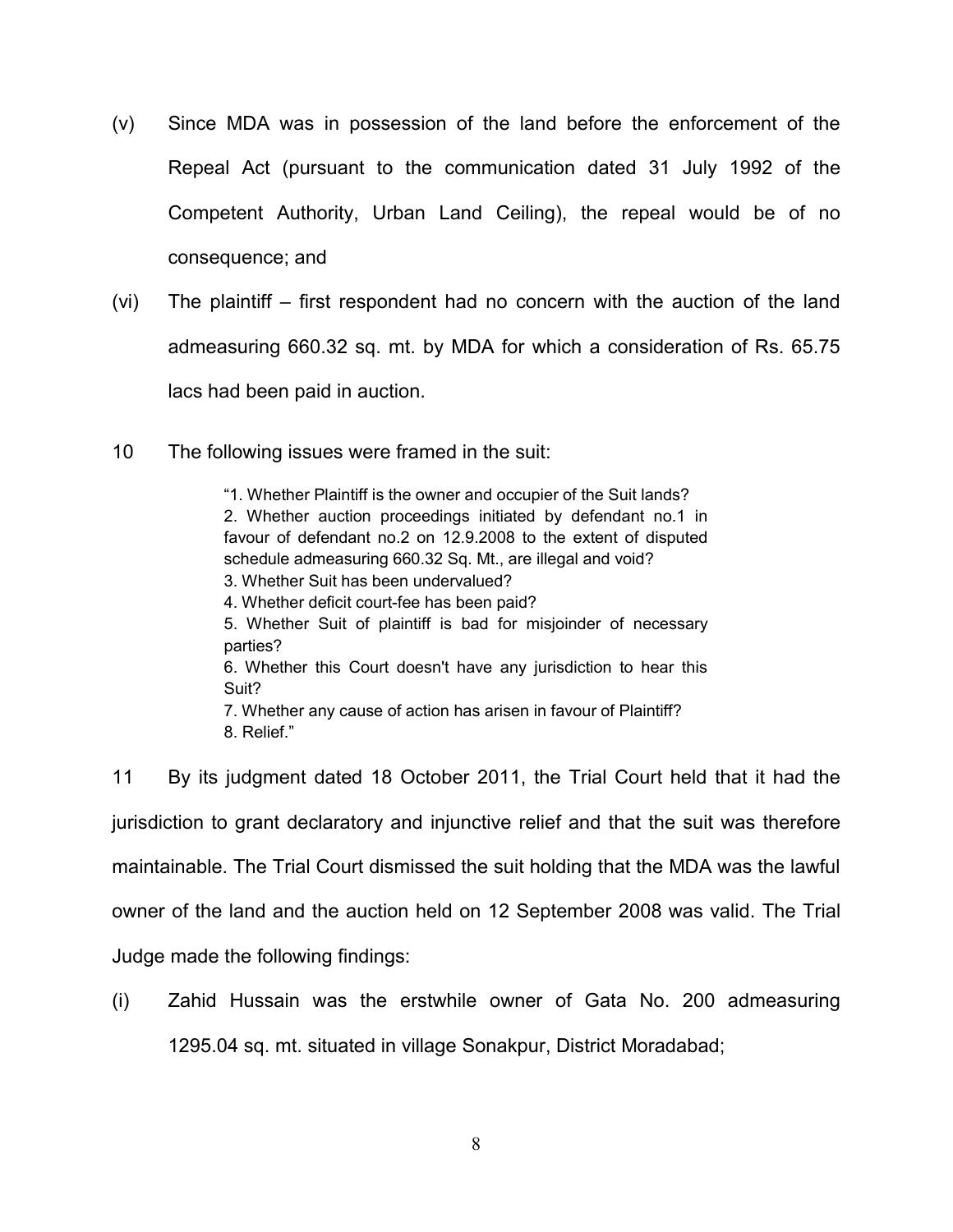- (ii) By an order dated 16 March 1988 passed by the Competent Authority in Ceiling Case No. 437/5325 under the ULCRA, a total holding of 2,000 sq. mt. out of 6960.84 sq. mt. land was declared to be retainable while the balance admeasuring 4960.84 sq. mt. was declared surplus;
- (iii) The lands admeasuring 1295.04 sq. mt. in Gata No. 200 were found to be 'excess vacant land';
- (iv) Possession of 1295.04 sq. mt out of Gata No.200 in village Sonakpur was handed over by the Naib Tahsildar Urban Land Ceiling, Moradabad to the Naib Tahsildar of MDA on 31 July 1992 on behalf of the District Collector. When an appeal was filed before the District Judge, Moradabad against the order dated 16 March 1988, the fact that possession of the suit land had been handed over to the MDA was not brought to the notice of the court. In any event, the case was remanded to the Competent Authority in order to take into consideration the amended Master Plan. In the meantime, prior to the order of the District Judge, possession of 1295.04 sq. mt of Gata No. 200 was handed over to MDA on 31 July 1992 pursuant to which it was the legal owner of the aforesaid land in Gata No. 200;
- (v) Zahid Hussain who is alleged to have sold the land to the first respondent plaintiff had not come forth before the court nor was the original sale deed dated 22 June 1993 alleged to be executed by him filed in court. Only a certified copy of the sale deed was filed;
- (vi) MDA to whom the lands were handed over on 31 July 1992 was not a party to the revenue appeal before the District Judge nor had the Competent Authority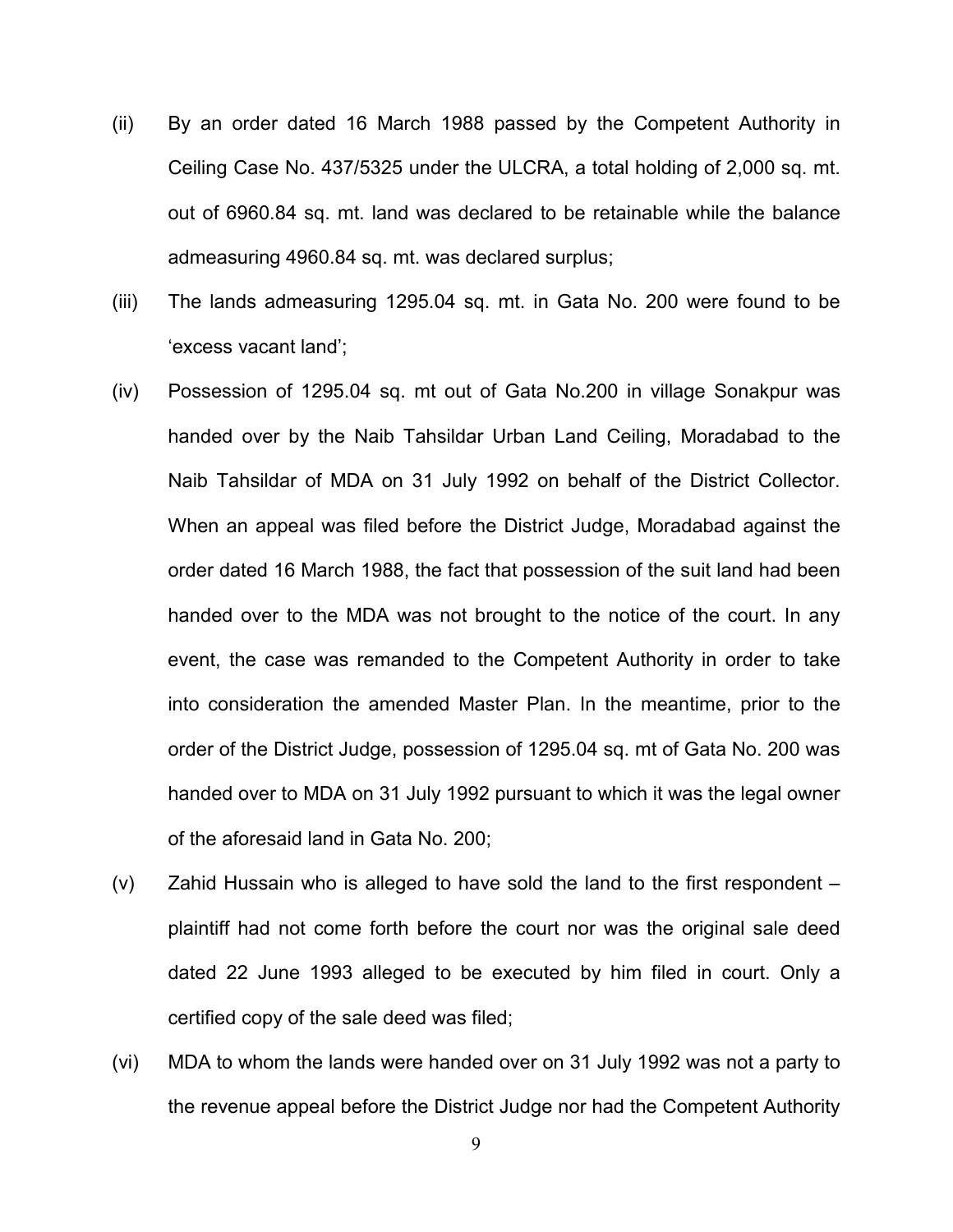in its order dated 15 June 2001, abating the proceedings in the ceiling case, directed that 'possession' should be restored to Zahid Hussain;

- (vii) Possession had already been transferred to MDA on 31 July 1992 and the acquisition would not be affected by the Repeal Act since the land had vested under Section 10(3) of the ULCRA, and possession had been taken over by a person duly authorised by the State Government (Section 3(1)(a) of the Repeal Act);
- (viii) According to the first respondent, Zahid Hussain had obtained permission on 5 May 1993 to sell the lands admeasuring 1295.04 sq. mt. of Gata No. 200/1. The entire proceedings appear to be fabricated because Zahid Hussain was no longer the owner of 1295.04 sq. mt of Gata No. 200/1. The possession of Gata No. 200 had been transferred to MDA on 31 July 1992. Moreover, the permission which was granted to Zahid Hussain on 5 May 1993 to sell the lands was not in respect of land which had been declared as surplus but only in respect of his own retainable lands admeasuring 2000 sq. mt., which did not include the land in Gata No. 200/1; and
- (ix) Since an order had already been passed under Section 8(4) of the ULCRA with respect to the suit lands, Zahid Hussain did not have any right to transfer the land (in accordance with the law laid down by this Court in **Ritesh Tiwari & Ors. v. State of U.P & Ors.**<sup>[4](#page-9-0)</sup>).

<span id="page-9-0"></span><sup>4</sup> 2011 (84) A.L.R. 292 (SC).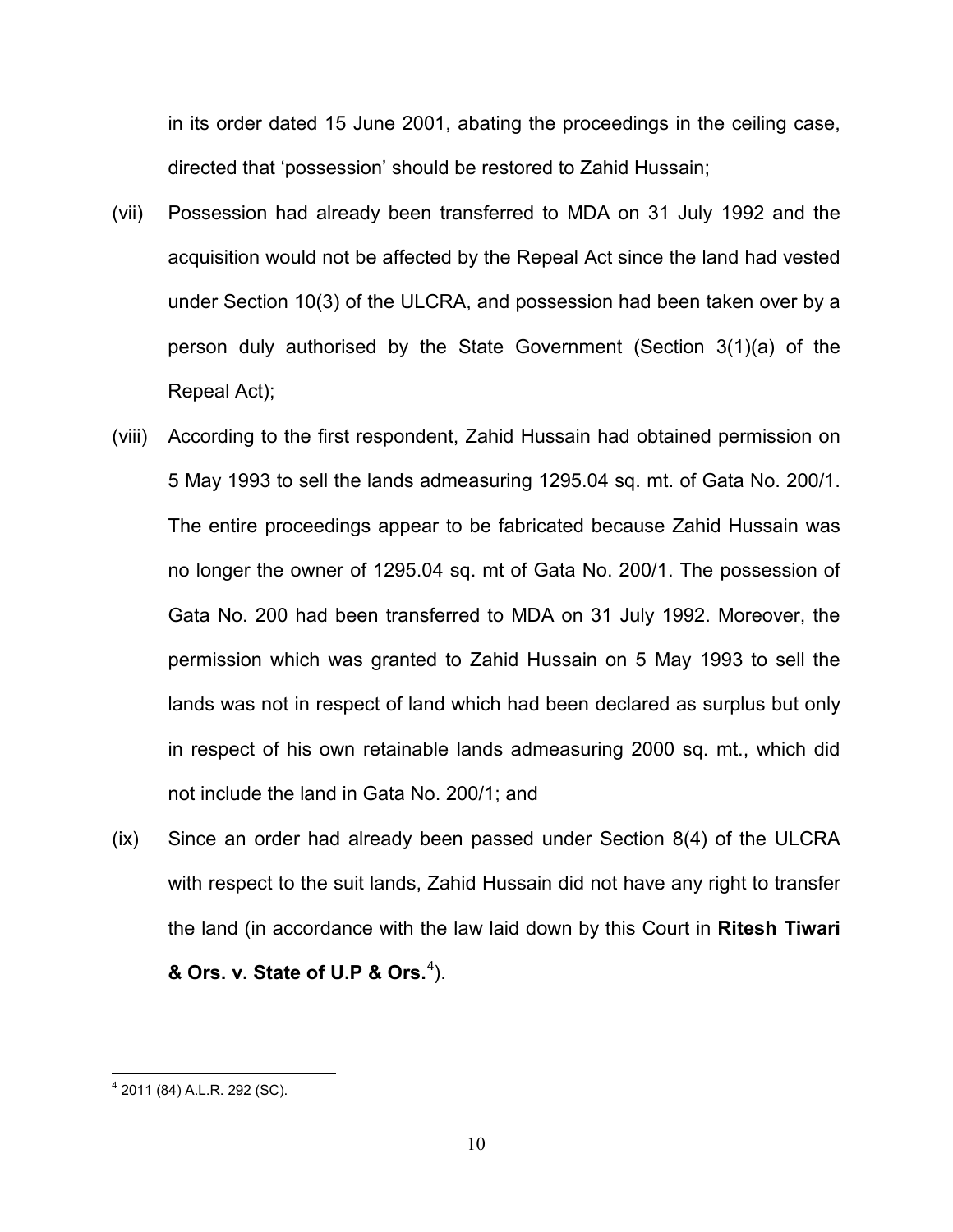12 The High Court by its judgment dated 22 February 2018 reversed the judgment and decree of the Trial Court. The Division Bench of the High Court while allowing the appeal observed that:

- (i) Against the order of the Competent Authority dated 16 March 1988, the District Judge, Moradabad allowed the appeal on 6 January 1993 and the Competent Authority was directed to decide the matter afresh after taking into consideration the amended Master Plan;
- (ii) In the meantime, a notification had been issued on 27 September 1988 under Section 10(1) of ULCLRA vesting surplus land in the State including Gata No. 200 admeasuring 1295.04 sq. mt.;
- (iii) No material had been forthcoming on record on whether any subsequent proceedings were undertaken;
- (iv) It was not clear as to when possession was taken by the Competent Authority from the landowner under ULCRA;
- (v) The letter dated 31 July 1992 which is addressed to the Competent Authority, Urban Land Ceiling, Moradabad stating that possession had been handed over by the Naib Tahsildar, Urban Land Ceiling, MDA is only to show a "paper possession" and not "actual physical possession" under Section  $10(5)^5$  $10(5)^5$  $10(5)^5$  or

<span id="page-10-0"></span> $5$  "10(5). Where any vacant land is vested in the State Government under sub-section (3), the competent authority may, by notice in writing, order any person who may be in possession of it to surrender or deliver possession thereof to the State Government or to any person duly authorised by the State Government in this behalf within thirty days of the service of the notice".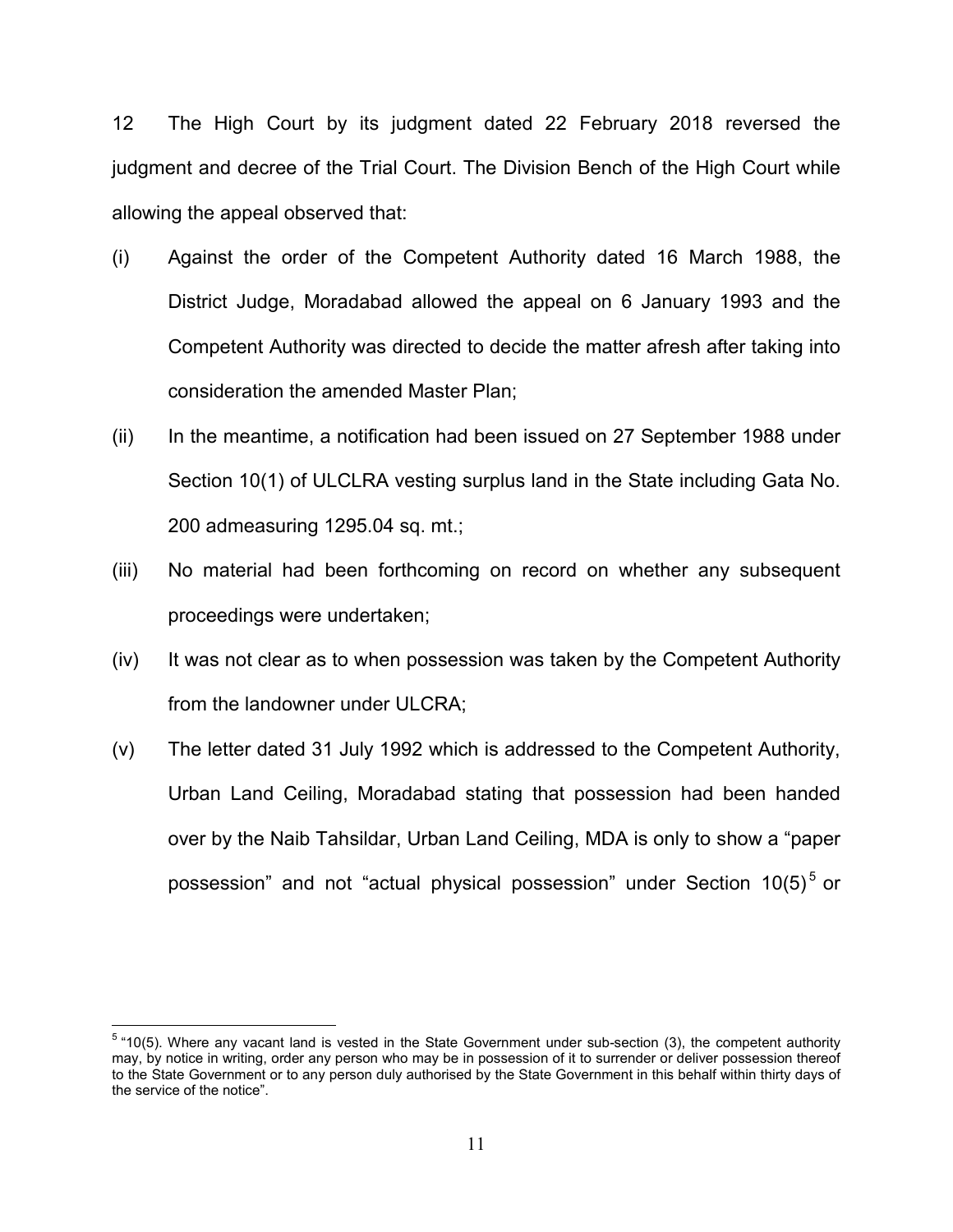10([6](#page-11-0)) of the ULCRA $<sup>6</sup>$ . For "actual possession" to have been taken, possession</sup> should have been taken by drawing a panchnama;

- (vi) Since an appeal against the order dated 6 March 1988 was allowed on 6 January 1993 remanding the case to the Competent Authority, the order declaring the land as surplus would not remain in existence. Thus, no question of a valid vesting of title in the State or of it taking possession would arise. The subsequent proceedings would become null and void and the land would continue to belong to Zahid Hussain;
- (vii) After the issuance of a notification under Section 10(1) on 27 September 1988, no other notification was published under Section 10(3) of the ULCRA. Hence, the issue of deemed physical possession of the land and its vesting in the State Government would not arise. Even otherwise, the Repeal Act only saves those proceedings where actual possession under Section 10(5) (peaceful or voluntary) or Section 10(6) (forcible possession) has been taken, and it does not apply to deemed possession;
- (viii) In the written statement filed by MDA, there was no reference to actual possession being taken apart from the letter of possession dated 31 July 1992, which was only a paper transaction. Even this letter is not a memo of possession transferring possession to MDA;

<span id="page-11-0"></span> $6$  "10(6). If any person refuses or fails to comply with an order made under sub-section (5), the competent authority may take possession of the vacant land or cause it to be given to the concerned State Government or to any person duly authorised by such State Government in this behalf and may for that purpose use such force as may be necessary".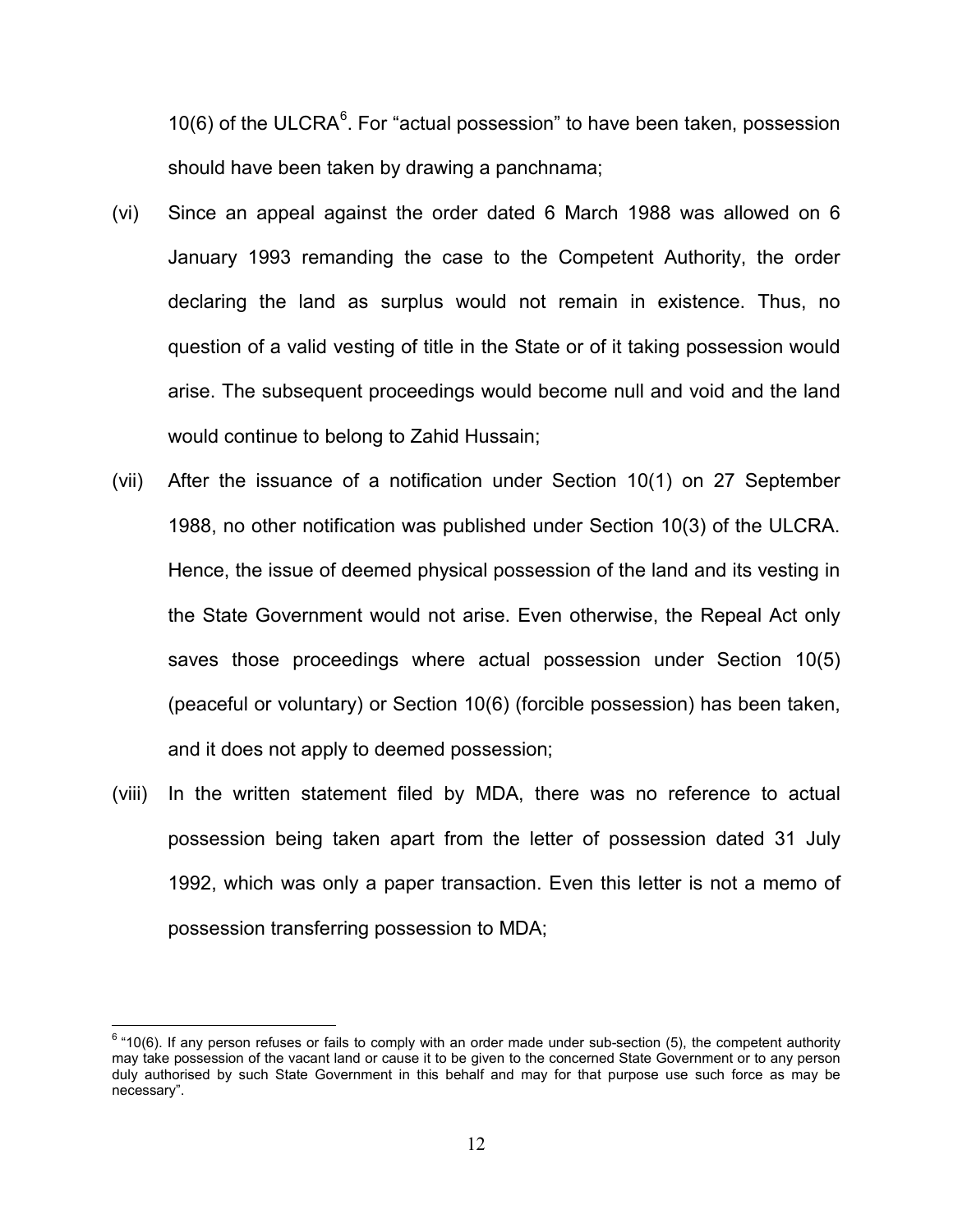- (ix) In the absence of physical taking over of possession and of the handing over of possession to MDA on the enforcement of the Repeal Act, the land comprised in Gata No. 200 admeasuring 1295.04 sq. mt. remained the property of Zahid Hussain; and
- (x) The fact that proceedings for possession under Section 10(5) had not been undertaken was adverted to in the order of Competent Authority dated 15 June 2001.

## **Submissions**

13 Mr Venkita Subramoniam T.R., learned Counsel appearing on behalf of the appellant submitted that the judgment of the High Court is erroneous for the following reasons:

- (i) The jurisdiction of the civil court to entertain the suit was barred since a fair reading of the plaint would make it evident that the object and purpose of the suit was to impugn the validity of the proceedings under the ULCRA without impleading either the State of Uttar Pradesh or the Competent Authority under the ULCRA;
- (ii) The purchase of the lands by the first respondent from Zahid Hussain in 1993 is hit by the provisions of Section 5(3) and Section 27 of ULCRA;
- (iii) The sale deed in favour of the first respondent was void, and hence the basis and foundation on which the first respondent instituted the suit stands nullified;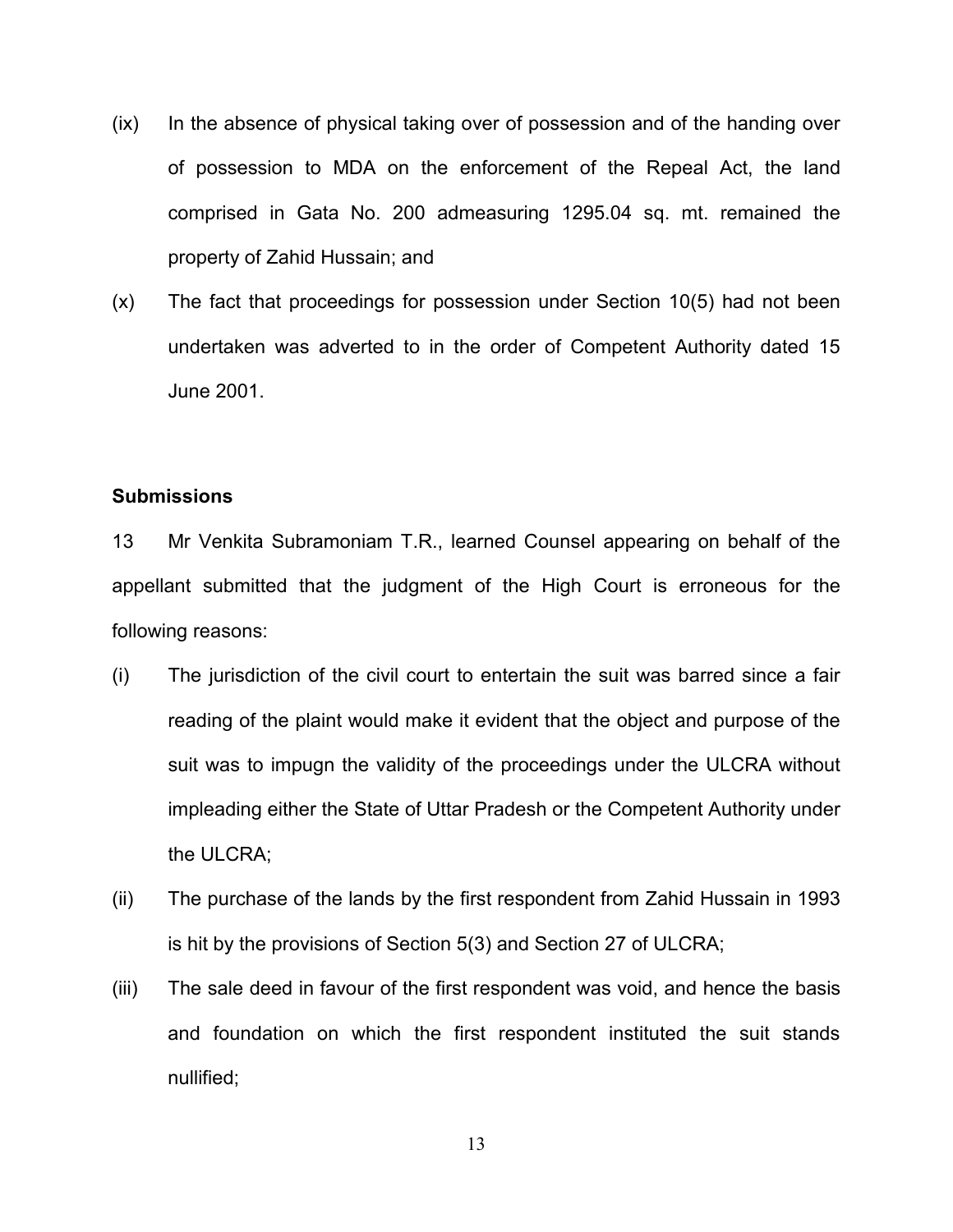- (iv) As a matter of fact, possession was taken and handed over to MDA on 31 July 1992; and
- (v) The original claim in the suit was subsequently expanded through an amendment to set up a plea over a larger area of land.

14 On the other hand, Mr Manoj Swarup, learned Senior Counsel appearing on behalf of the first respondent submitted that:

- (i) Originally in 1986, an acquisition took place under the provisions of the Land Acquisition Act 1894 of an area admeasuring 200 sq. mt. in Gata No. 200. As a consequence, the remaining portion of the land was divided into Gata No.200/1 admeasuring 1295.04 and Gata No.200/2 admeasuring 200 sq. mt;
- (ii) Though an order was passed by the Competent Authority in 1988, by the order of the District Judge dated 6 January 1993, the case was remanded back to the Competent Authority for reconsideration of the matter on the basis of the amended Master Plan, and there is no evidence in regard to any further proceedings prior to the enactment of the Repeal Act;
- (iii) The frame of the suit was proper because the cause of action arose due to the advertisement which was issued on 31 August 2008 by MDA for the auction of 660 sq. mt of land, which included a portion of the suit land in Gata No. 200/1. The suit in other words had nothing to do with the ceiling proceedings;
- (iv) The cornerstone of the case of the appellant is the possession letter dated 31 July 1992 which is in the nature of an inter-departmental communication. In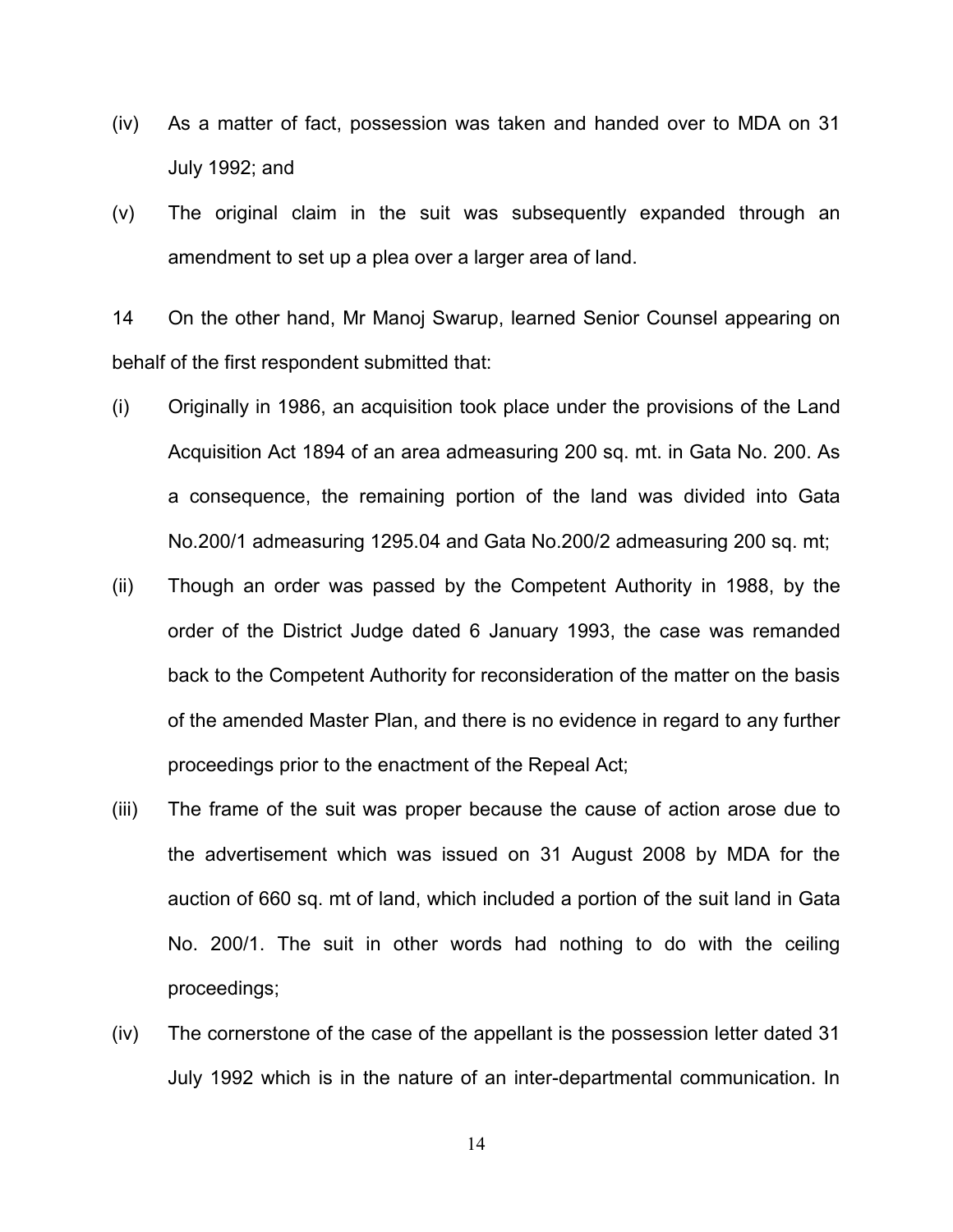the absence of a panchnama with independent witnesses, it is not possible to hold that actual physical possession was taken over;

- (v) Even if the document evidencing possession dated 31 July 1992 is considered to be valid, subsequently in 1993 there was a remand by the District Judge as a consequence of which there would be no vesting in the State prior to the date of the repeal; and
- (vi) After the issuance of a notification under Section 10(1) on 27 September 1988, there is no evidence of any further steps having been taken to take possession before the Repeal Act came into force.

### **Analysis**

15 The rival submissions shall now be considered.

16 At the outset, it needs to be noted that the first respondent claims title on the basis of a registered sale deed dated 22 June 1993 under which Zahid Hussain purportedly conveyed an area admeasuring 1295.04 sq. mt. in Gata No. 200/1 for a consideration of Rs. 5 lacs. The sale deed refers to the permission sought for the sale of the property under Section 27 of the ULCRA on 29 March 1993, which was allegedly granted by an order dated 5 May 1993.

17 The declaration filed by Zahid Hussain before the Office of the Prescribed Authority, Urban Land Ceiling, Moradabad adverts to the total extent of the land as 1295.04 sq. mt. However, there is no reference to the survey number (or gata number) of the lands in respect of which permission was sought. Further, the order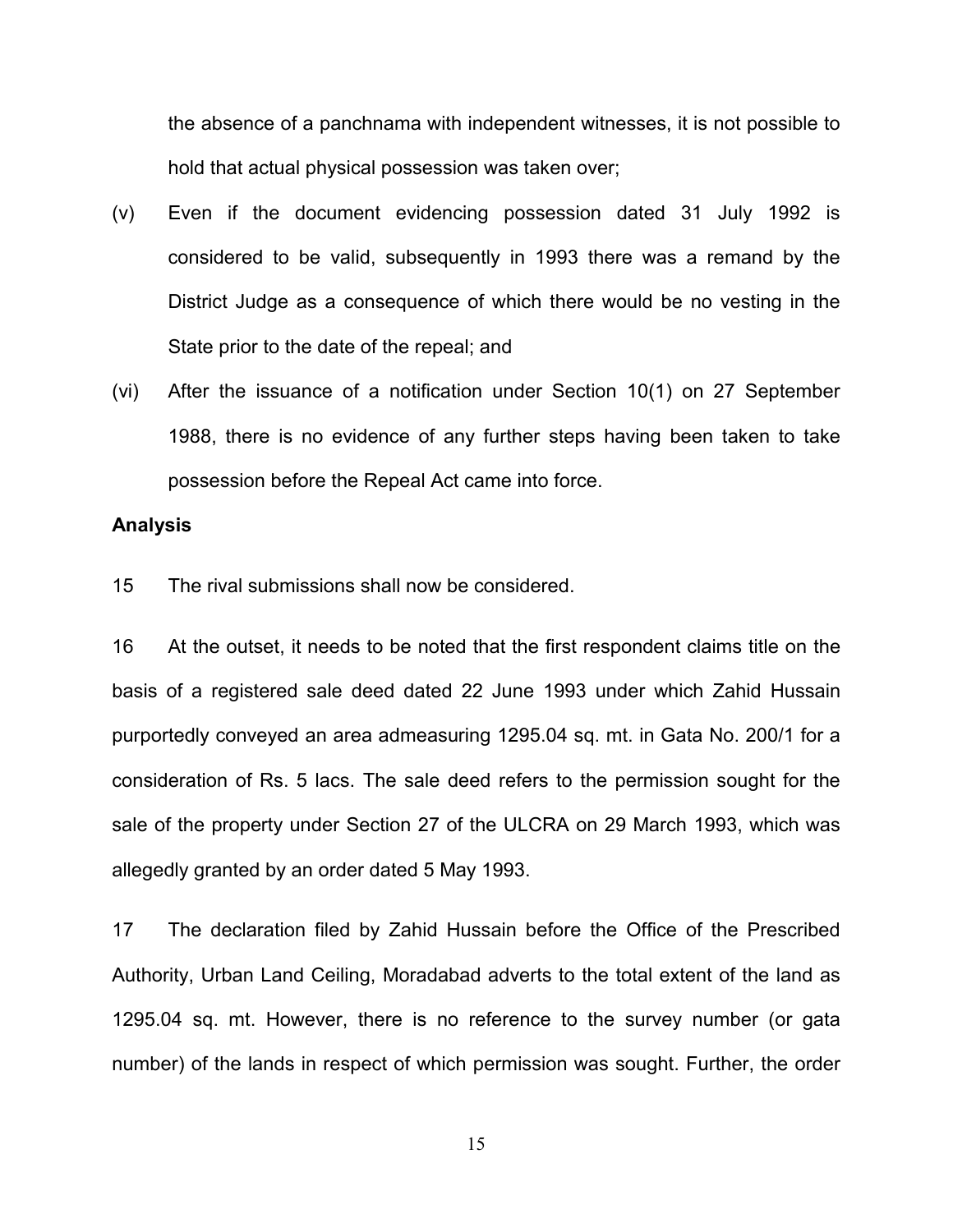dated 5 May 1993, which allegedly grants permission for sale of the land to the first respondent, notes that a declaration dated 29 March 1993 was made for transfer of the land situated at Sonakpur, bearing Gata No. 200, with an area of 1295.04 sq. mts. However, the permission for transfer of that land was not granted as there was a pending suit pertaining to it. The order further notes that another application dated 30 March 1993 was submitted by Zahid Hussain. After conducting an enquiry, it was found that the permission to "transfer the land area 1295.04 sq mt. ha[d] now been sought from his [Zahid Hussain's] property of admeasuring 2000 sq mt". Based on this, the Competent Authority by its order dated 5 May 1993 granted permission for transfer of land measuring 1295.05 sq. mt from land measuring 2000 sq. mt. Thus the order dated 5 May 1993 indicates that the Competent Authority had categorically denied permission for transfer of lands situated in Gata No. 200/1 since there was a pending suit, and the permission was only granted for 1295.05 sq. mt. of land out of the 2000 sq. mt. of land owned by Zahid Hussain, which was not the subject of the ceiling proceedings.

### 18 Section 5(3) of the ULCRA is in the following terms:

"In any State to which this Act applies in the first instance and in any State which adopts this Act under clause (1) of article 252 of the Constitution, no person holding vacant land in excess of the ceiling limit immediately before the commencement of this Act shall transfer any such land or part thereof by way of sale, mortgage, gift, lease or otherwise until he has furnished a statement under section 6 and a notification regarding the excess vacant land held by him has been published under sub-section (1) of section 10; and any such transfer made in contravention of this provision shall be deemed to be null and void".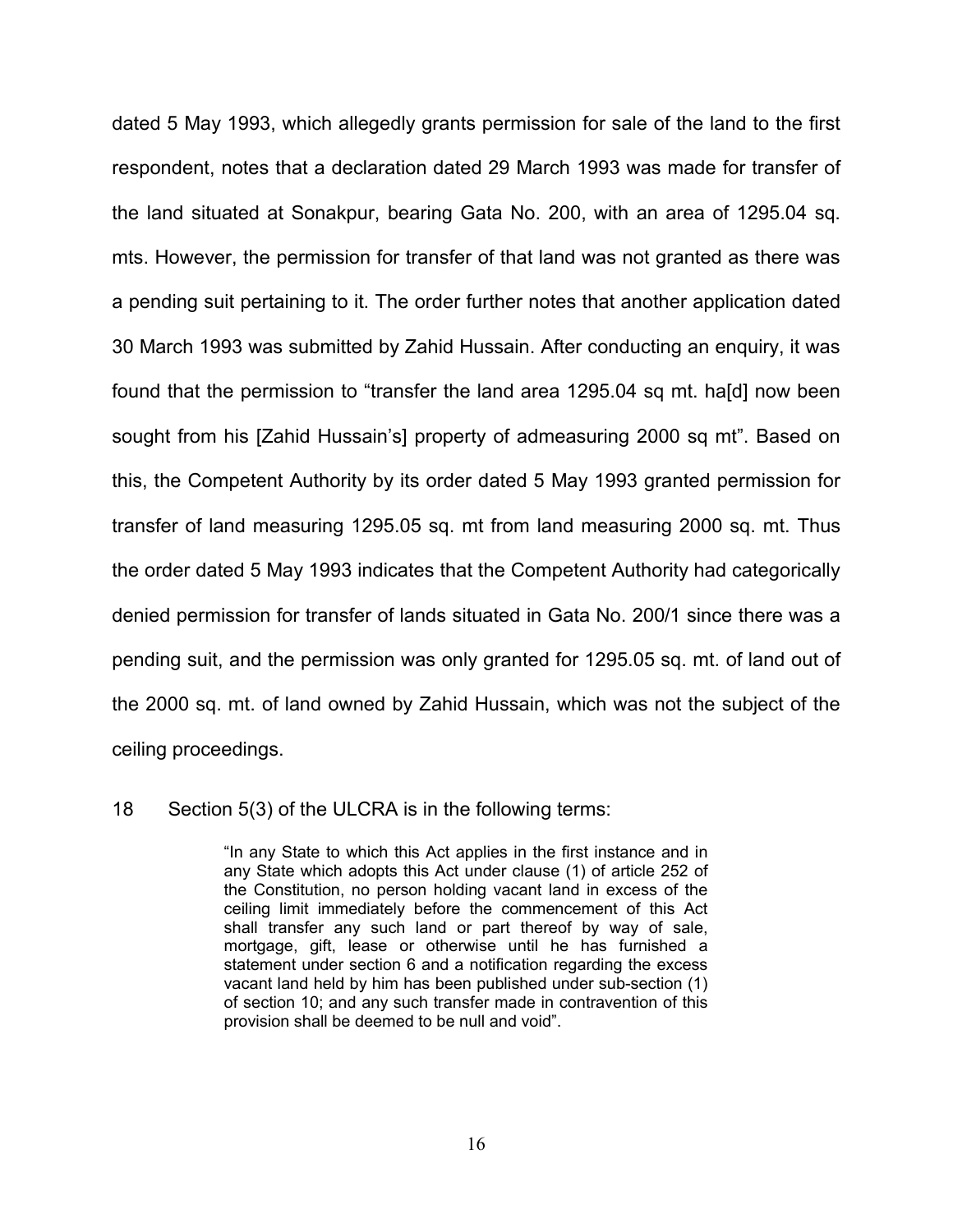## Section 27(1) further provides:

"(1) Notwithstanding anything contained in any other law for the time being in force, but subject to the provisions of sub-section (3) of section 5 and sub-section (4) of section 10, no person shall transfer by way of sale, mortgage, gift, lease for a period exceeding ten years, or otherwise, any urban or urbanisable land with a building (whether constructed before or after the commencement of this Act) or a portion only of such building for a period of ten years of such commencement or from the date on which the building is constructed, whichever is later, except with the previous permission in writing of the competent authority."

19 Section 5(3) states that a person holding land in excess of the ceiling limit before the commencement of the Act shall not transfer the land until (a) the land owner has furnished a statement under Section 6<sup>[7](#page-16-0)</sup>; and (b) the Competent Authority has published the notification pertaining to the excess land under Section 10(1)<sup>[8](#page-16-1)</sup>. The purported transfer by Zahid Hussain in favour of the first respondent is in the teeth of and contrary to the prohibition contained in sub section (3) of Section 5. Pursuant to the initial order dated 16 March 1988 under Section 8(4) of the ULCRA, a notification was published under Section 10(1) of the ULCRA on 27 September 1988. However, once the order was set aside by the District Judge and the case was remanded back to the Competent Authority, no further order was passed under

<span id="page-16-0"></span> $7$  "6. (1) Every person holding vacant land in excess of the ceiling limit at the commencement of this Act shall, within such period as may be prescribed, file a statement before the competent authority having jurisdiction specifying the location, extent, value and such other particulars as may be prescribed of all vacant lands and of any other land on which there is a building, whether or not with a dwelling unit therein, held by him (including the nature of his right, title or interest therein) and also specifying the vacant lands within the ceiling limit which he desires to retain[..]  $(2)[...]$ 

 $(a)[...]$ 

<sup>(</sup>b) in any State which adopts this Act under clause (1) of article 252 of the Constitution, any person holds at the commencement of this Act, vacant land in excess of the ceiling limit, then, notwithstanding anything contained in subsection (1), it may serve a notice upon such person requiring him to file, within such period as may be specified in the notice, the statement referred to in sub-section (1)".

<span id="page-16-1"></span> $8$  "10. (1) As soon as may be after the service of the statement under section 9 on the person concerned, the competent authority shall cause a notification giving the particulars of the vacant land held by such person in excess of the ceiling limit and stating that- (i) such vacant land is to be acquired by the concerned State Government; and (ii) the claims of all persons interested in such vacant land may be made by them personally or by their agents giving particulars of the nature of their interests in such land, to be published for the information of the general public in the Official Gazette of the State concerned and in such other manner as may be prescribed".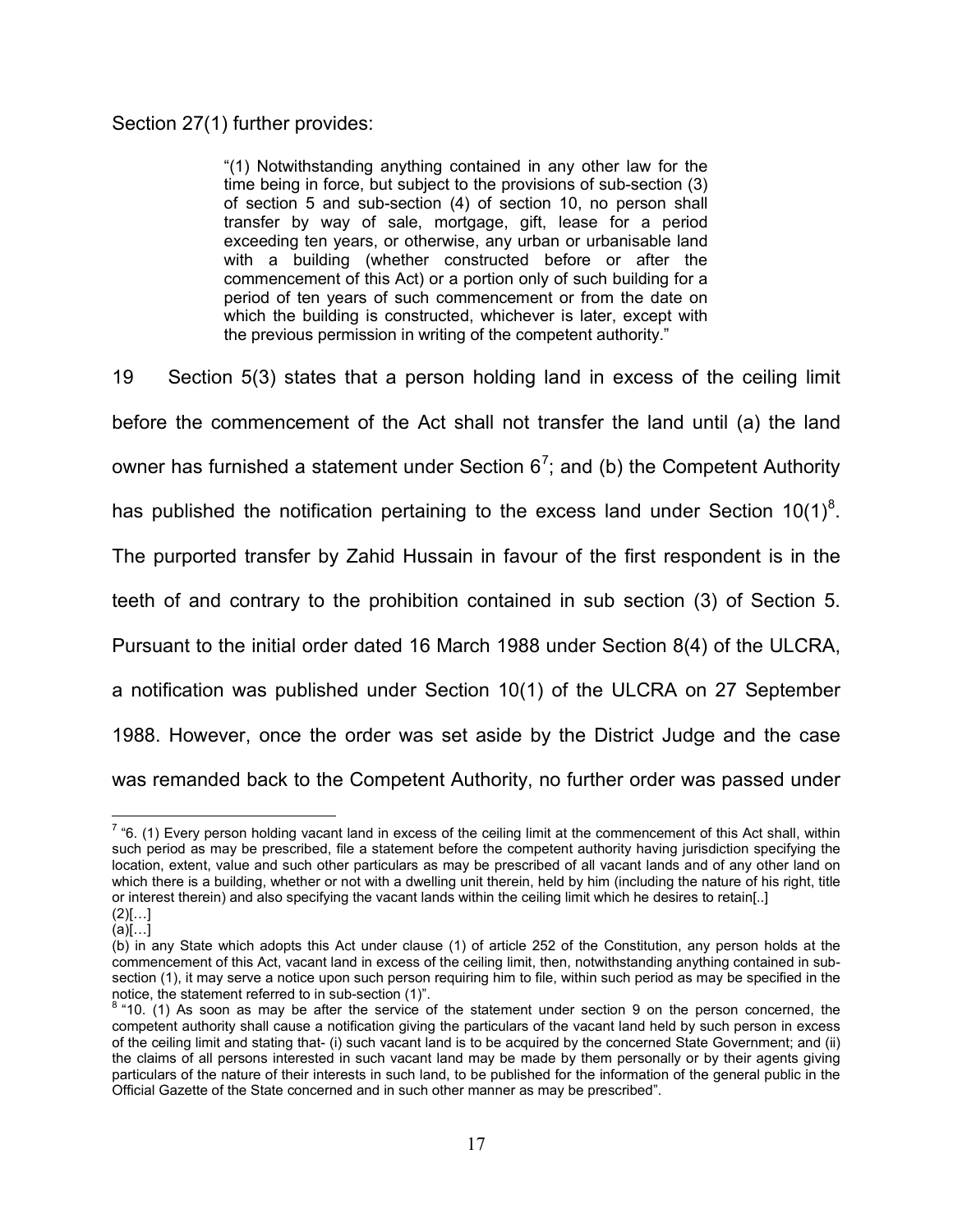Section 8(4) and consequently, no notification was published under Section 10(1). Thus, at the relevant time, that is between the order dated 6 January 1993 remanding the matter to the Competent Authority and when the sale deed was executed on 22 June 1993, there was no notification under Section 10(1) of the ULCRA. Thus, the dual requirement for a valid transfer under Section 5(3) was not fulfilled. Any transfer in contravention of the provisions of Section 5(3) would be null and void. The suit instituted by the first respondent was founded on his alleged claim of title based on the transfer by Zahid Hussain and was liable to fail on this ground alone.

20 There is a specific finding of fact in the judgment of the Trial Court that the permission which was issued on 5 May 1993 to Zahid Hussain for the transfer of 1295.04 sq mt of land was in modification of an earlier order dated 29 March 1993. The permission was in respect of the 2000 sq. mt of land which was retained by Zahid Hussain. The High Court has not adverted to this finding of fact at all nor has it found any substantive basis to displace the finding. That apart, it is evident, that the order of the Competent Authority dated 16 March 1988 was set aside in appeal by the District Judge on 6 January 1993 and the case was remanded for fresh adjudication of the excess land in view of the amended Master Plan. In such an instance, when the case was remanded, Zahid Hussain could not have transferred the suit property, having regard to the clear bar which is contained in the provisions of Section 5(3). No transfer of the land could have been lawfully made and any such transfer in contravention with the provision would be null and void.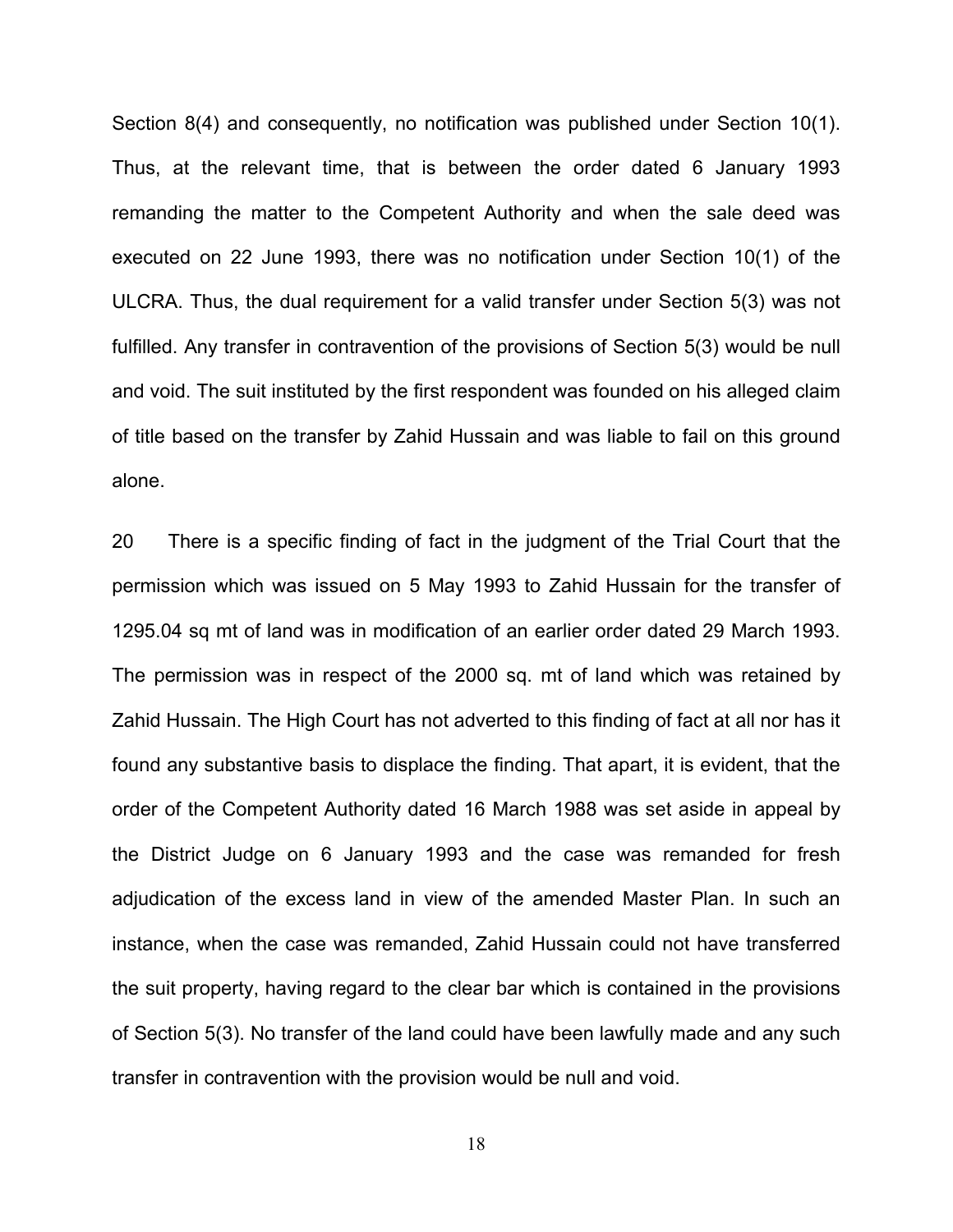21 Apart from the above findings which negate the basis and foundation of the suit, the appellant-defendant has also raised an objection to the jurisdiction of the Trial Court to entertain the present suit, given the bar on jurisdiction under the ULCRA. The appellant has submitted that the first respondent, through an artful drafting of the plaint in the course of the pleadings in the suit placed in issue the entire gamut of proceedings under the ULCRA, without impleading either the State of Uttar Pradesh or the Competent Authority under the ULCRA. At the outset, we note that the ground of lack of jurisdiction of the Trial Court over the suit was raised in the proceedings before the court of first instance. The Trial Court rejected the objection raised by the appellant-defendant on the exercise of its jurisdiction, holding that the suit for declaratory relief against the auction sale and for an injunction could be entertained. In the appeal against the judgment of the Trial Court filed by the first respondent before the High Court, the appellant did not file a cross-objection against this finding of the Trial Court on the exercise of its jurisdiction. The appellant has urged before this Court that the jurisdiction of the civil court is impliedly excluded under the provisions of the ULCRA. Reliance has been placed by the appellant on Order XLI Rule 22 of the CPC to argue that a party, in whose favour the civil court has decreed a suit, can raise arguments against findings without having to file a cross- objection, in the appeal.

22 Order XLI Rule 22(1) reads in the following terms:

"(1) Any respondent, though he may not have appealed from any part of the decree, may not only support the decree [but may also state that the finding against him in the Court below in respect of any issue ought to have been in his favour; and may also take any cross-objection] to the decree which he could have taken by way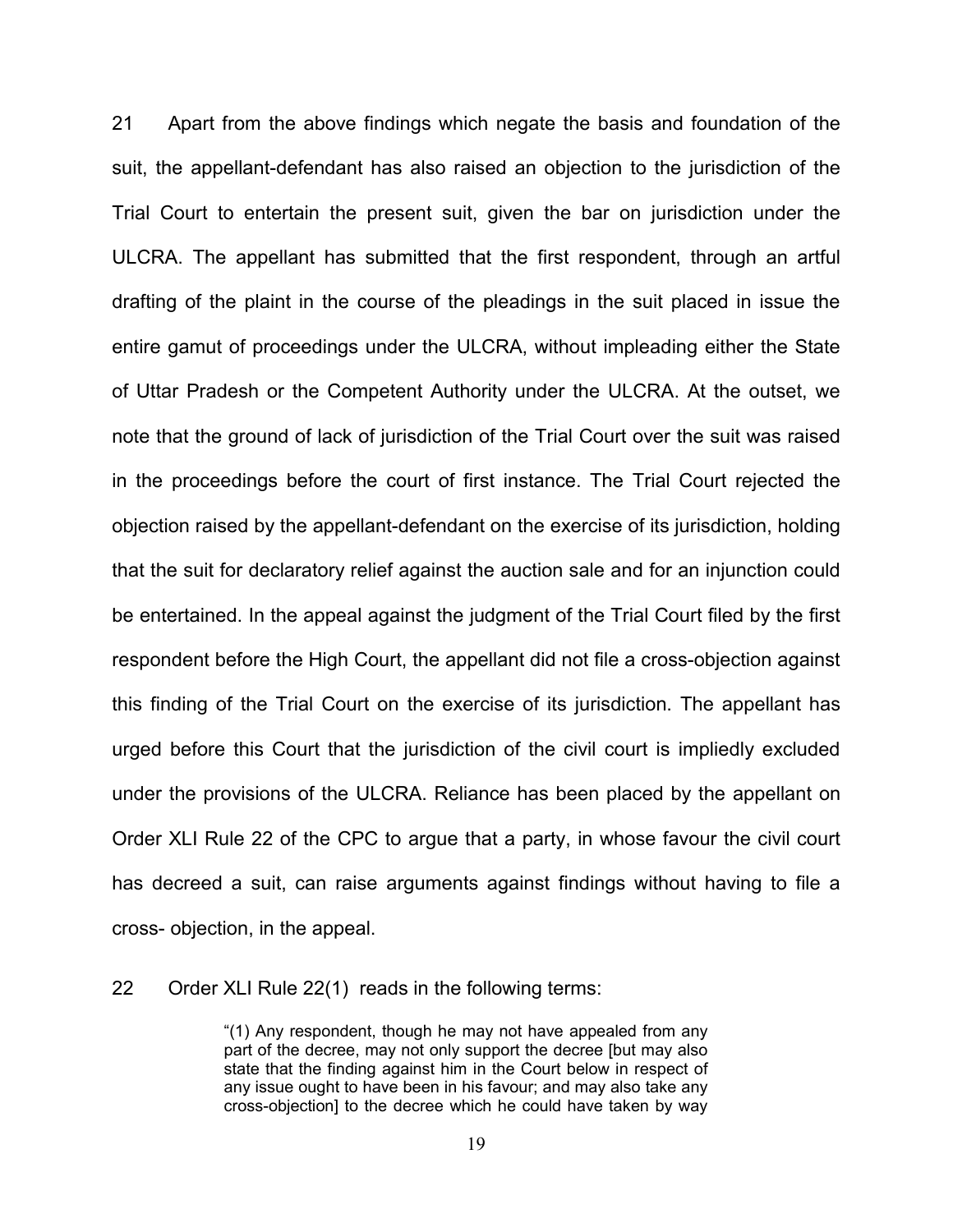of appeal provided he has filed such objection in the Appellant Court within one month from the date of service on him or his pleader of notice of the day fixed for hearing the appeal, or within such further time as the Appellate Court may see fit to allow.

[Explanation. – A respondent aggrieved by a finding of the Court in the judgment on which the decree appealed against is based may, under this rule, file cross-objection in respect of the decree in so far as it is based on that finding, notwithstanding that by reason of the decision of the Court on any other finding which is sufficient for the decision of the suit, the decree, is, wholly or in part, in favour of that respondent.]"

Order XLI Rule 22 CPC was amended by the CPC Amendment (Act 104 of 1976), with effect from 1 February 1977. The text of the pre-amendment and postamendment provision is reproduced below:

| Order XLI Rule 22 prior to its amendment        | Order XLI Rule 22 as amended by Act 104 of         |
|-------------------------------------------------|----------------------------------------------------|
|                                                 | 1976                                               |
| R.22. Upon hearing, respondent may object to    | R.22. Upon hearing, respondent way object to       |
| decree as if he had preferred a separate        | decree as If he had preferred a separate appeal-   |
| appeal-                                         |                                                    |
|                                                 |                                                    |
| (1) Any respondent, though he may not have      | (1) Any respondent, though he may not have         |
| appealed from any part of the decree, may not   | appealed from any part of the decree, may not      |
| only support the decree on any of the grounds   | only support the decree [but may also state that   |
| decided against him in the Court below, but     | the finding against him in the Court below in      |
| take any cross-objection to the decree which    | respect of any issue ought to have been in         |
| he could have taken by way of appeal,           | his favour; and may also take any cross-           |
| provided he has filed such objection in the     | objection] to the decree which he could have       |
| Appellate Court within one month from the       | taken by way of appeal provided he has filed       |
| date of service on him or his pleader of notice | such objection in the Appellant Court within one   |
| of the day fixed for hearing the appeal, or     | month from the date of service on him or his       |
| within such further time as the Appellate Court | pleader of notice of the day fixed for hearing the |
| may see fit to allow.                           | appeal, or within such further time as the         |
|                                                 | Appellate Court may see fit to allow.              |
|                                                 |                                                    |
|                                                 | [Explanation. - A respondent aggrieved by a        |
|                                                 | finding of the Court in the judgment on which the  |
|                                                 | decree appealed against is based may, under        |
|                                                 | this rule, file cross-objection in respect of the  |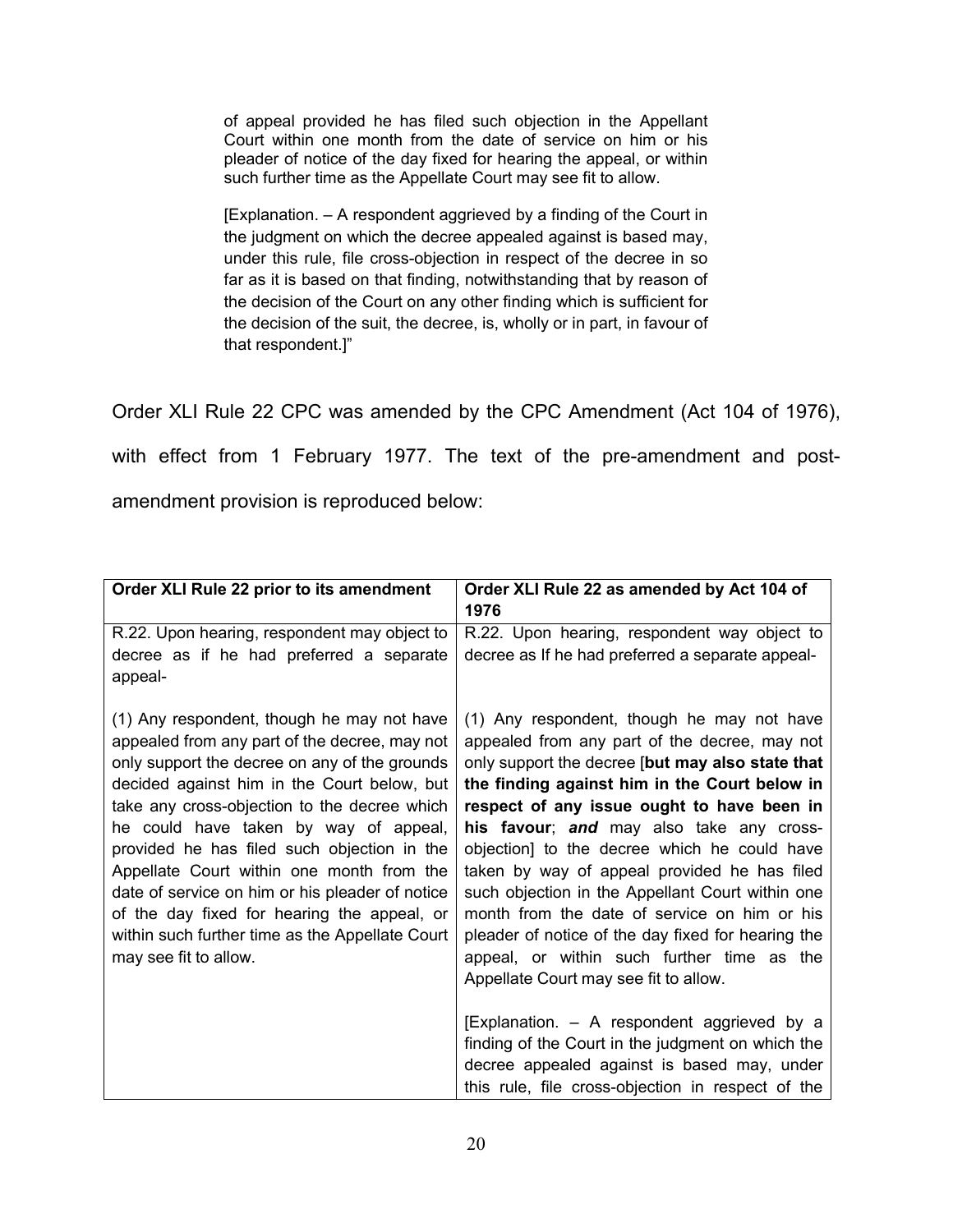| decree in so far as it is based on that finding,<br>notwithstanding that by reason of the decision of<br>the Court on any other finding which is sufficient<br>for the decision of the suit, the decree, is, wholly<br>or in part, in favour of that respondent.] |
|-------------------------------------------------------------------------------------------------------------------------------------------------------------------------------------------------------------------------------------------------------------------|
| (emphasis supplied)                                                                                                                                                                                                                                               |

23 The effect of the amendment was considered in **Banarsi & Ors. v. Ram**  Phal<sup>[9](#page-20-0)</sup>, where this Court held that after the 1976 amendment, the respondent could file cross-objections against the 'findings' of the lower court, while previously crossobjections could only be filed when the decree of the lower court was partly against the respondent. Justice R.C Lahoti (as the learned Chief Justice then was), speaking for the two judge bench observed:

"10-. […] There may be three situations:

(*i*) The impugned decree is *partly* in favour of the appellant and *partly* in favour of the respondent.

(*ii*) The decree is *entirely* in favour of the respondent though an *issue* has been decided against the respondent.

(*iii*) The decree is *entirely* in favour of the respondent and all the *issues* have also been answered in favour of the respondent but there is a *finding* in the judgment which goes against the respondent.

11. In the type of case (*i*) it was necessary for the respondent to file an appeal or take cross-objection against that part of the decree which is against him if he seeks to get rid of the same though that part of the decree which is in his favour he is entitled to support without taking any cross-objection. The law remains so post-amendment too. In the type of cases (*ii*) and (*iii*) preamendment CPC did not entitle nor permit the respondent to take any cross-objection as he was not the person aggrieved by the decree. **Under the amended CPC, read in the light of the explanation, though it is still not necessary for the respondent to take any cross-objection laying challenge to** 

<span id="page-20-0"></span> $<sup>9</sup>$  (2003) 9 SCC 606.</sup>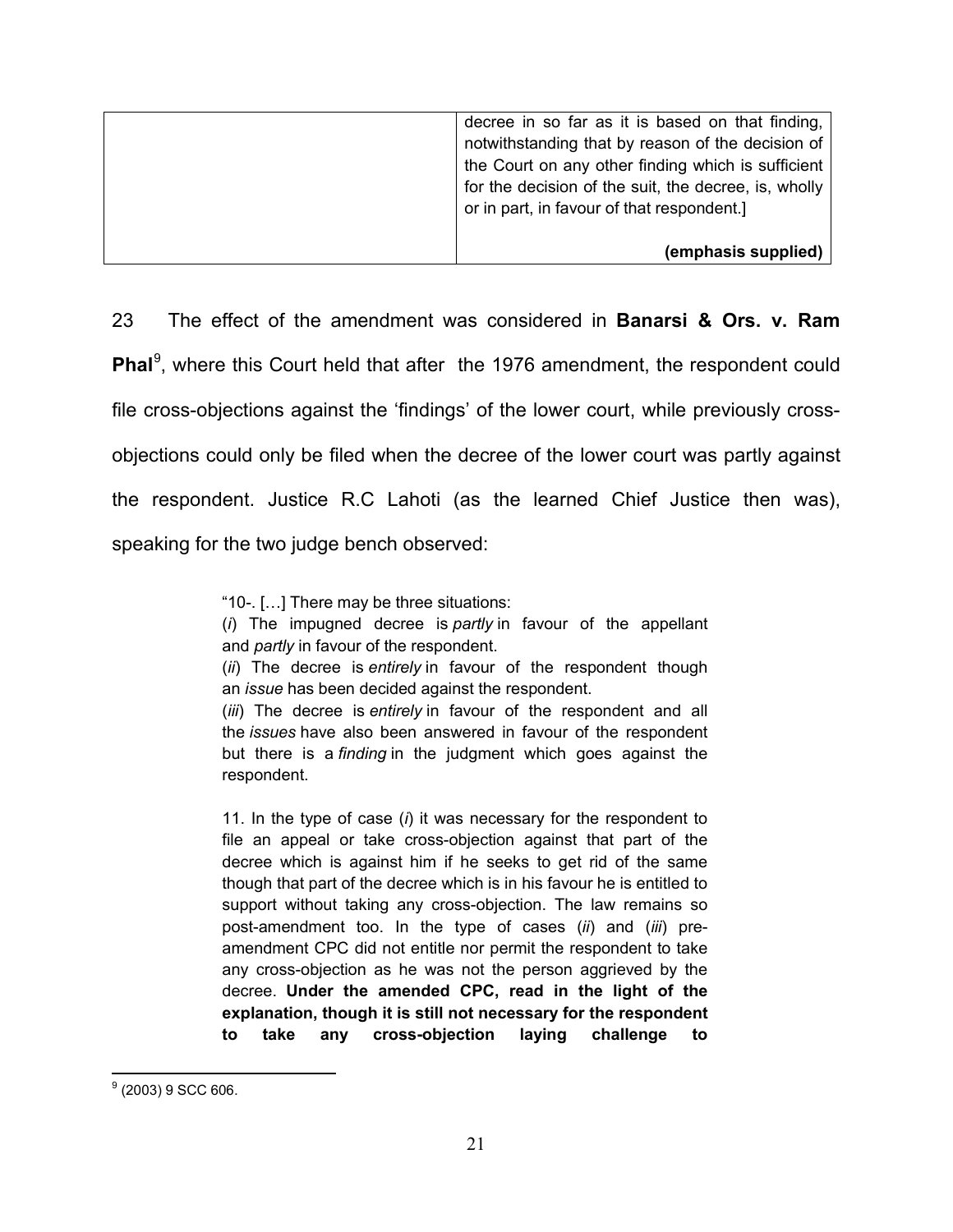**any** *finding* **adverse to him as the decree is** *entirely* **in his favour and he may support the decree without crossobjection; the amendment made in the text of sub-rule (1), read with the explanation newly inserted, gives him a right to take cross-objection to a** *finding* **recorded against him either while answering an issue or while dealing with an issue.** The advantage of preferring such cross-objection is spelled out by subrule (4). In spite of the original appeal having been withdrawn or dismissed for default the cross-objection taken to any *finding* by the respondent shall still be available to be adjudicated upon on merits which remedy was not available to the respondent under the unamended CPC. In the pre-amendment era, the withdrawal or dismissal for default of the original appeal disabled the respondent to question the correctness or otherwise of any *finding* recorded against the respondent."

#### **(emphasis supplied)**

24 Order XLI Rule 22(2) of the CPC states that a "cross-objection shall be filed in the form of a memorandum, and the provisions of Rule 1, so far as they relate to the form and contents of the memorandum of appeal, shall apply thereto." This Court in **S. Nazeer Ahmed v. State Bank of Mysore[10](#page-21-0)** elaborated on the *form* of objections made under Order XLI Rule 22 CPC. In **Nazeer Ahmed** (**supra**), the respondent had filed a suit for enforcement of an equitable mortgage. In deciding the suit, the Trial Court rejected the argument of the appellant-defendant and held that the suit was not barred by Order II Rule 2 of the CPC. However, the court dismissed the suit on grounds of limitation. On an appeal filed by the respondent before the High Court, the High Court observed that although the suit was barred by Order II Rule 2 of the CPC, the appellant had not challenged this finding of the Trial Court by filing a memorandum of cross-objection. Thus, the High Court granted the respondent a decree against the appellant. When this finding of the High Court was assailed

<span id="page-21-0"></span><sup>10</sup> (2007) 11 SCC 75.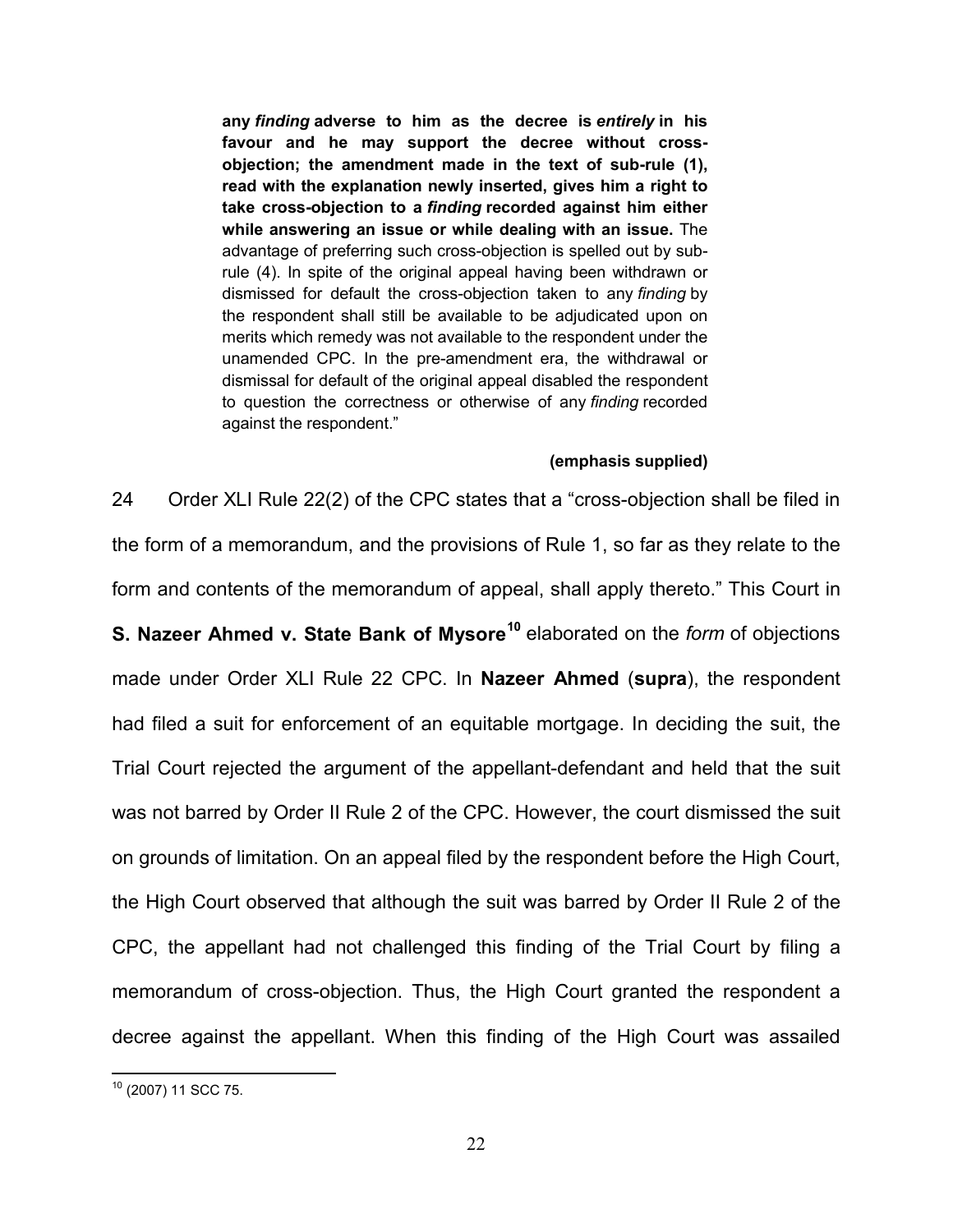before this Court, Justice P.K Balasubramanyam held that a memorandum of crossobjection needs to be filed while taking recourse to Order XLI Rule 22 only when the respondent claims a relief that had been rejected by the trial court or seeks an additional relief apart from that provided by the trial court. The court held that a memorandum of objection need not be filed when the appellant only assailed a 'finding' of the lower court:

> "7. The High Court, in our view, was clearly in error in holding that the appellant not having filed a memorandum of cross-objections in terms of Order 41 Rule 22 of the Code, could not challenge the finding of the trial court that the suit was not barred by Order 2 Rule 2 of the Code. **The respondent in an appeal is entitled to support the decree of the trial court even by challenging any of the findings that might have been rendered by the trial court against himself. For supporting the decree passed by the trial court, it is not necessary for a respondent in the appeal, to file a memorandum of cross-objections challenging a particular finding that is rendered by the trial court against him when the ultimate decree itself is in his favour. A memorandum of cross-objections is needed only if the respondent claims any relief which had been negatived to him by the trial court and in addition to what he has already been given by the decree under challenge. We have therefore no hesitation in accepting the submission of the learned counsel for the appellant that the High Court was in error in proceeding on the basis that the appellant not having filed a memorandum of cross-objections, was not entitled to canvas the correctness of the finding on the bar of Order 2 Rule 2 rendered by the trial court.**"

> > (**emphasis supplied**)

25 It is apparent from the amended provisions of Order XLI Rule 22 CPC and the above authorities that there are two changes that were brought by the 1976 amendment. *First,* the scope of filing of a cross-objection was enhanced substantively to include objections against 'findings' of the lower court; *second*,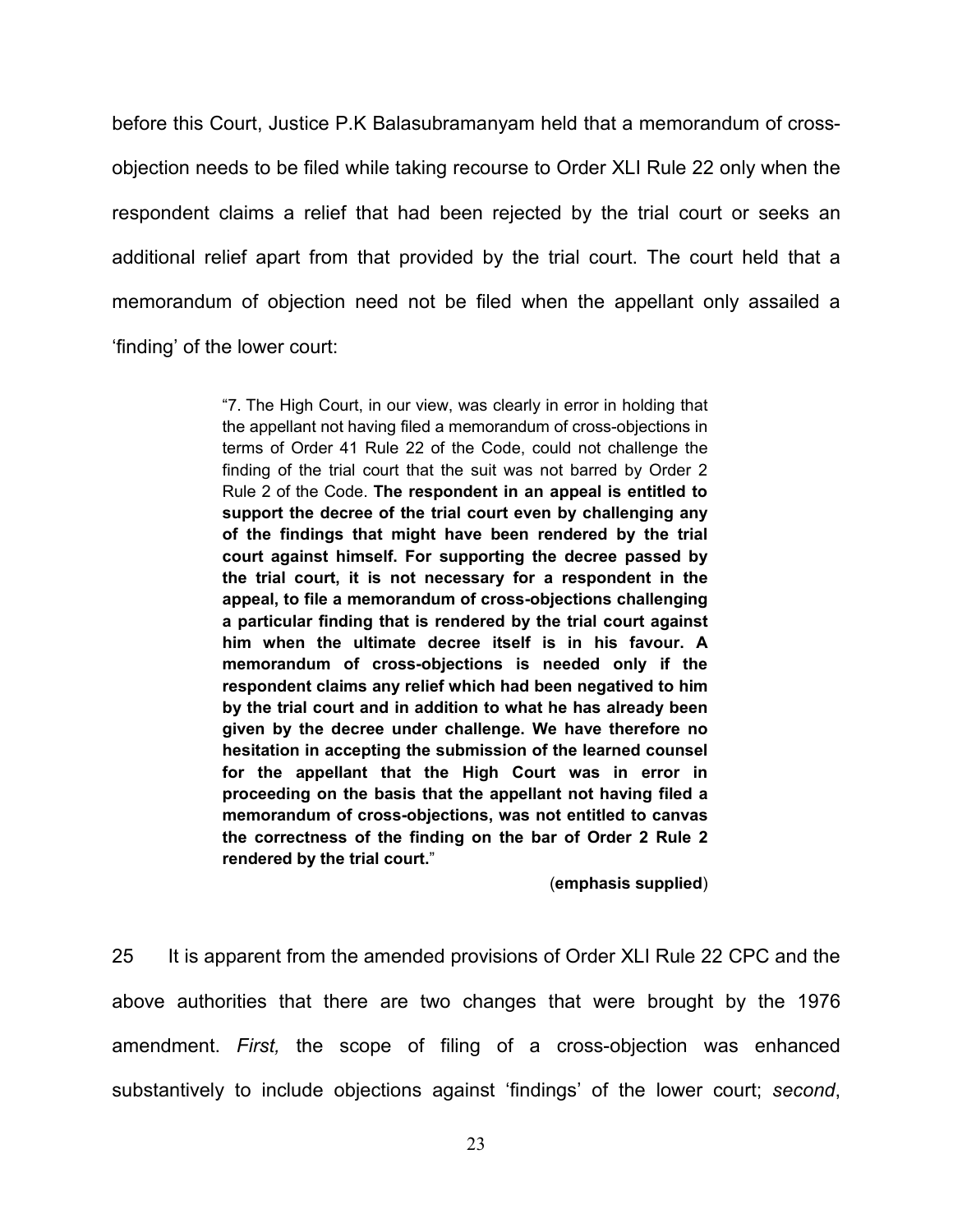different forms of raising cross-objections were recognised. The amendment sought to introduce different forms of cross-objection for assailing the findings and decrees since the amendment separates the phrase "*but may also state that the finding against him in the Court below in respect of any issue ought to have been in his favour*" from **"***may also take any cross-objection to the decree*" with a semi colon. Therefore, the two parts of the sentence must be read disjunctively. Only when a part of the decree has been assailed by the respondent, should a memorandum of cross-objection be filed. Otherwise, it is sufficient to raise a challenge to an adverse finding of the court of first instance before the appellate court without a cross objection.

26 The applicability of the principle in Order XLI Rule 22 CPC to proceedings before this Court under Article 136 of the Constitution was considered by a Constitution Bench in the decision in **Ramanbhai Ashabhai Patel v. Dabhi**  Aiitkumar Fulsinii<sup>[11](#page-23-0)</sup>. Justice JR Mudholkar overruled the judgment of the three judge bench in **Vashist Narain Sharma v. Dev Chandra**[12](#page-23-1) which had rejected the argument of the respondent that a party could raise arguments on the 'findings' that were against him, while supporting the judgment. It was held that Order XLI Rule 22 of the CPC does not have application to an appeal under Article 136. In **Ramanbhai Ashabhai Patel (supra)**, this Court held that the provisions of Order XLI Rule 22 of the CPC are not applicable to the Supreme Court and the rules of the Supreme

<span id="page-23-1"></span><span id="page-23-0"></span> $^{11}$  AIR 1965 SC 669.<br> $^{12}$  (1955) 1 SCR 509.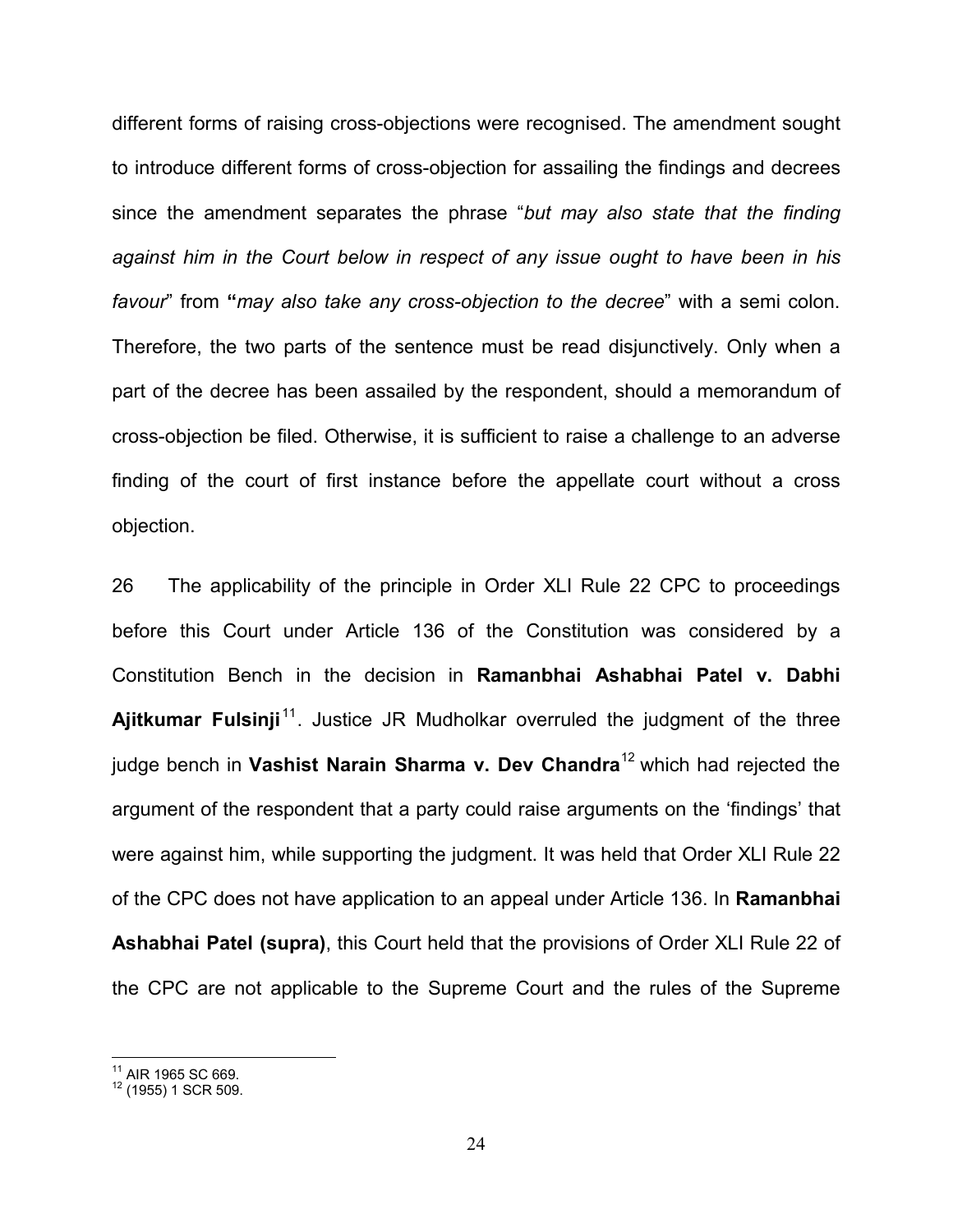Court do not provide for any analogous provisions. However, it was held that this deficiency must be supplemented by drawing from CPC:

> "18. […] Apart from that we think that while dealing with the appeal before it this Court has the power to decide all the points arising from the judgment appealed against and even in the absence of an express provision like Order [4]1 Rule 22 of the Code of Civil Procedure it can devise the appropriate procedure to be adopted at the hearing. **There could be no better way of supplying the deficiency than by drawing upon the provisions of a general law like the Code of Civil Procedure and adopting such of those provisions as are suitable. We cannot lose sight of the fact that normally a party in whose favour the judgment appealed from has been given will not be granted special leave to appeal from it. Considerations of justice, therefore, require that this Court should in appropriate cases permit a party placed in such a position to support the judgment in his favour even upon grounds which were negatived in that judgment**. […]"

> > **(emphasis supplied)**

Expanding on this further, a two judge Bench (Justice R.C Lahoti speaking for himself and Justice Brijesh Kumar) of this Court in **Jamshed Hormusji Wadia v. Port of Mumbai<sup>13</sup>, observed:** 

> "35. A few decisions were brought to the notice of this Court by the learned Additional Solicitor General wherein this Court has made a reference to Order 41 Rule 22 CPC and permitted the respondent to support the decree or decision under appeal by laying challenge to a finding recorded or issue decided against him though the order, judgment or decree was in the end in his favour. Illustratively, see *Ramanbhai Ashabhai Patel* [*Ramanbhai Ashabhai Patel* v. *Dabhi Ajitkumar Fulsinji*, AIR 1965 SC 669] , *Northern Railway Coop. Credit Society Ltd.* [*Northern Railway Coop. Credit Society Ltd.* v. *Industrial Tribunal*, AIR 1967 SC 1182] and *Bharat Kala Bhandar (P) Ltd.* [*Bharat Kala Bhandar (P) Ltd.* v. *Municipal Committee, Dhamangaon*, AIR 1966 SC 249] The

<span id="page-24-0"></span><sup>13</sup> (2004) 3 SCC 214.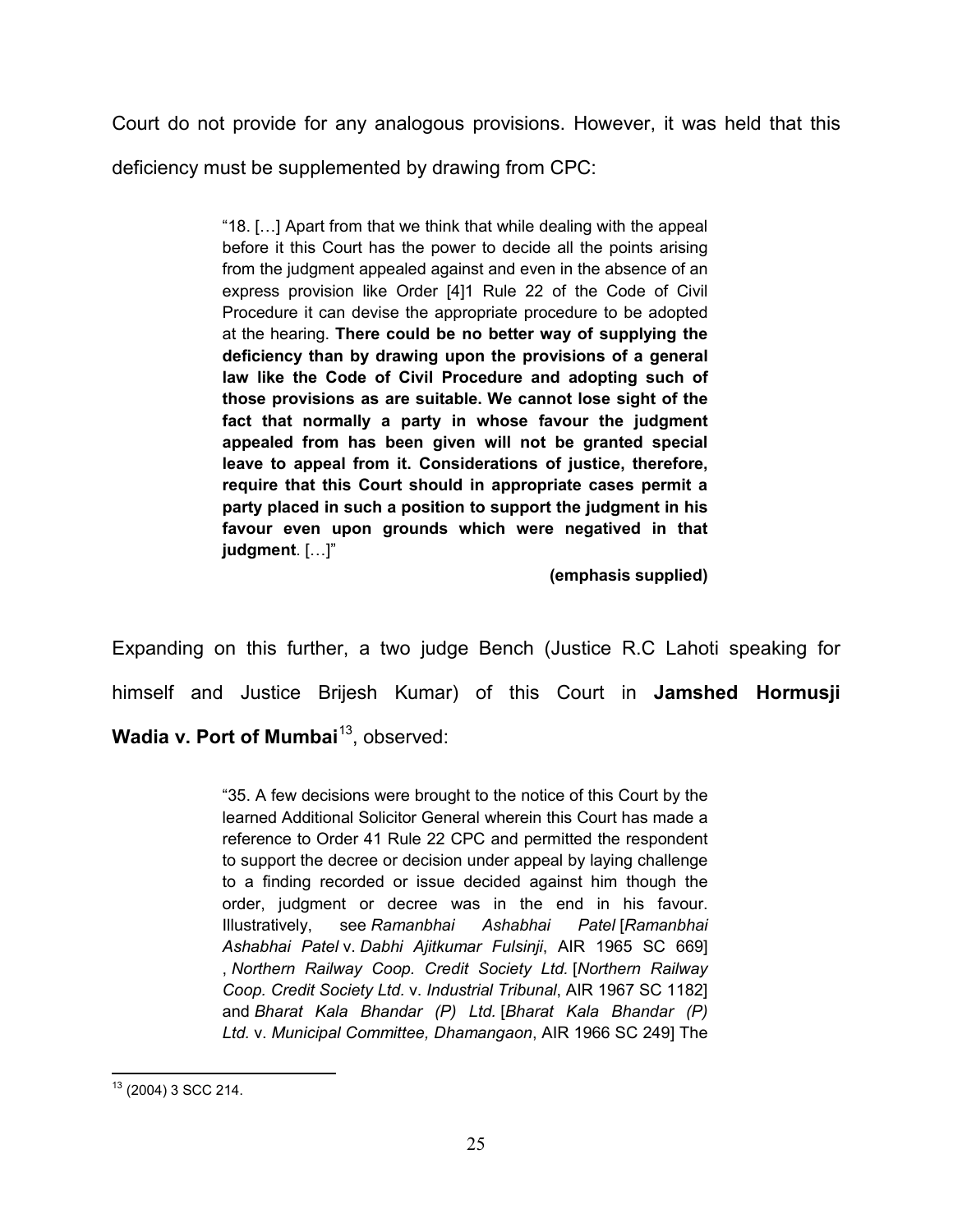learned Additional Solicitor General is right. But we would like to clarify that this is done not because Order 41 Rule 22 CPC is applicable to appeals preferred under Article 136 of the Constitution; it is because of a basic principle of justice applicable to courts of superior jurisdiction. A person who has entirely succeeded before a court or tribunal below cannot file an appeal solely for the sake of clearing himself from the effect of an adverse finding or an adverse decision on one of the issues as he would not be a person falling within the meaning of the words 'person aggrieved'. In an appeal or revision, as a matter of general principle, the party who has an order in his favour, is entitled to show that even if the order was liable to be set aside on the grounds decided in his favour, yet the order could be sustained by reversing the finding on some other ground which was decided against him in the court below. This position of law is supportable on general principles without having recourse to Order 41 Rule 22 of the Code of Civil Procedure. Reference may be had to a recent decision of this Court in *Nalakath Sainuddin* v. *Koorikadan Sulaiman* [(2002) 6 SCC 1] and also *Banarsi* v. *Ram Phal* [(2003) 9 SCC 606] . This Court being a court of plenary jurisdiction, once the matter has come to it in appeal, shall have power to pass any decree and make any order which ought to have been passed or made as the facts of the case and law applicable thereto call for. **Such a power is exercised by this Court by virtue of its own jurisdiction and not by having recourse to Order 41 Rule 33 CPC though in some of the cases observations are available to the effect that this Court can act on the principles deducible from Order 41 Rule 33 CPC. It may be added that this Court has jurisdiction to pass such decree or make such order as is necessary for doing complete justice in any cause or matter pending before it. Such jurisdiction is conferred on this Court by Article 142 of the Constitution and this Court is not required to have recourse to any provision of the Code of Civil Procedure or any principle deducible therefrom.**  However, still, in spite of the wide jurisdiction being available, this Court would not ordinarily make an order, direction or decree placing the party appealing to it in a position more disadvantageous than in what it would have been had it not appealed."

#### **(emphasis supplied)**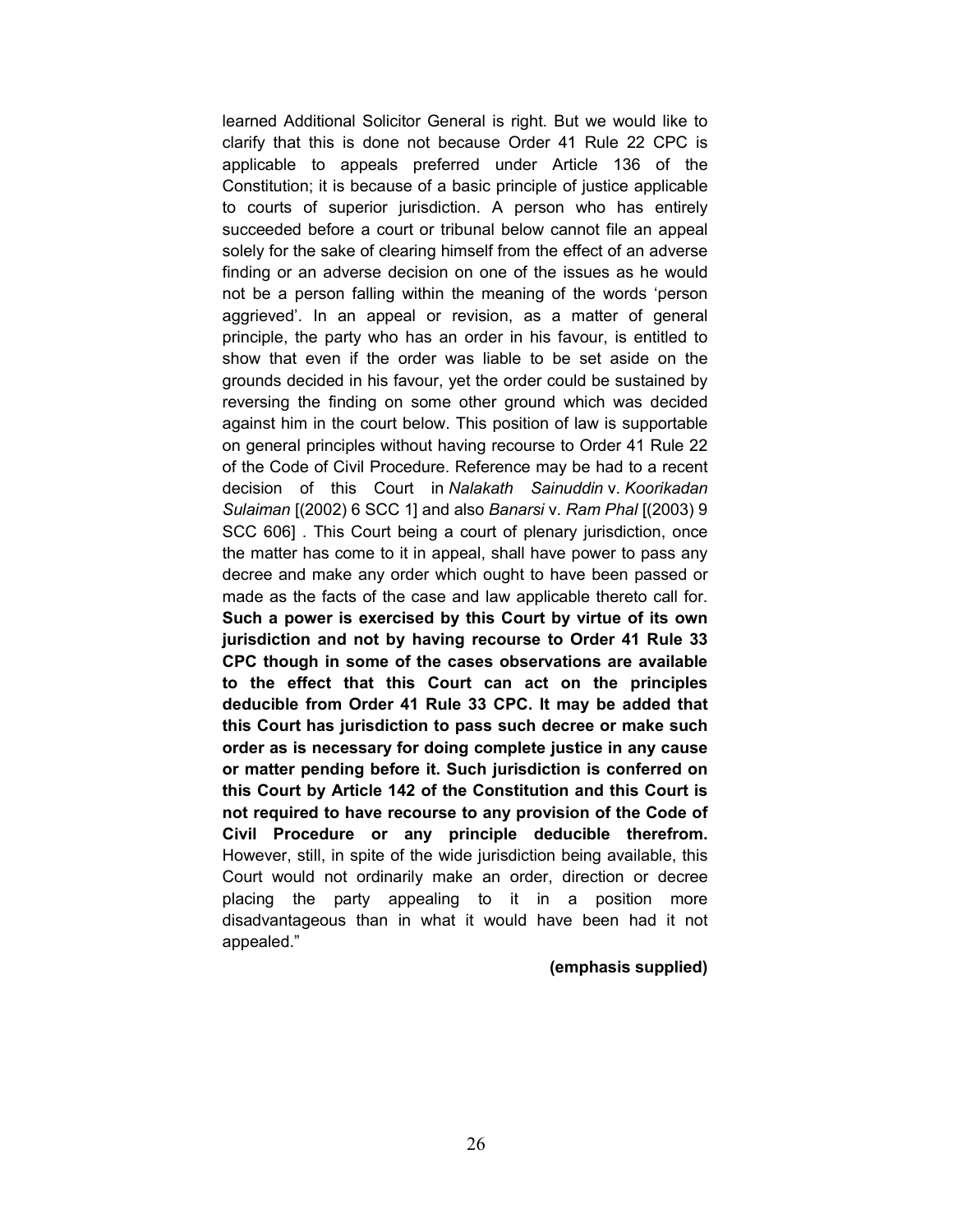27 On a perusal of the above authorities, it is evident that the principle stipulated in Order XLI Rule 22 of CPC can be applied to petitions under Article 136 of the Constitution because of this Court's wide powers to do justice under Article 142 of the Constitution. Since the principle in Order XLI Rule 22 of the CPC furthers the cause of justice by providing the party other than the 'aggrieved party' to raise any adverse findings against them, this Court can draw colour from Order XLI Rule 22 CPC and permit objections to findings.

28 From the above it has been established that it not necessary that a challenge to the adverse findings of the lower court needs to be made in the form of a memorandum of cross-objection. In the present case, we note that the appellant had raised an objection to the jurisdiction of the Trial Court for entertaining the suit on the ground that an injunction and declaratory relief could not have been given. Although the Trial Court passed a decree in favour of the appellant, it had decided against the appellant on the question of jurisdiction. This finding was not challenged by the appellant before the High Court in the form of a memorandum of cross-objection. The judgment of the High Court makes no mention that a plea of lack of jurisdiction was taken by either the appellant or the MDA. Before this Court, the appellant has not filed the counter-affidavit it had filed before the High Court. Thus, the conclusion that emanates from the record before us is that the ground of jurisdiction was only raised by the appellant before the Trial Court and not before the High Court. In effect then, this Court would have to adjudicate on a plea, which did not form a part of the decision of the High Court in challenge before us.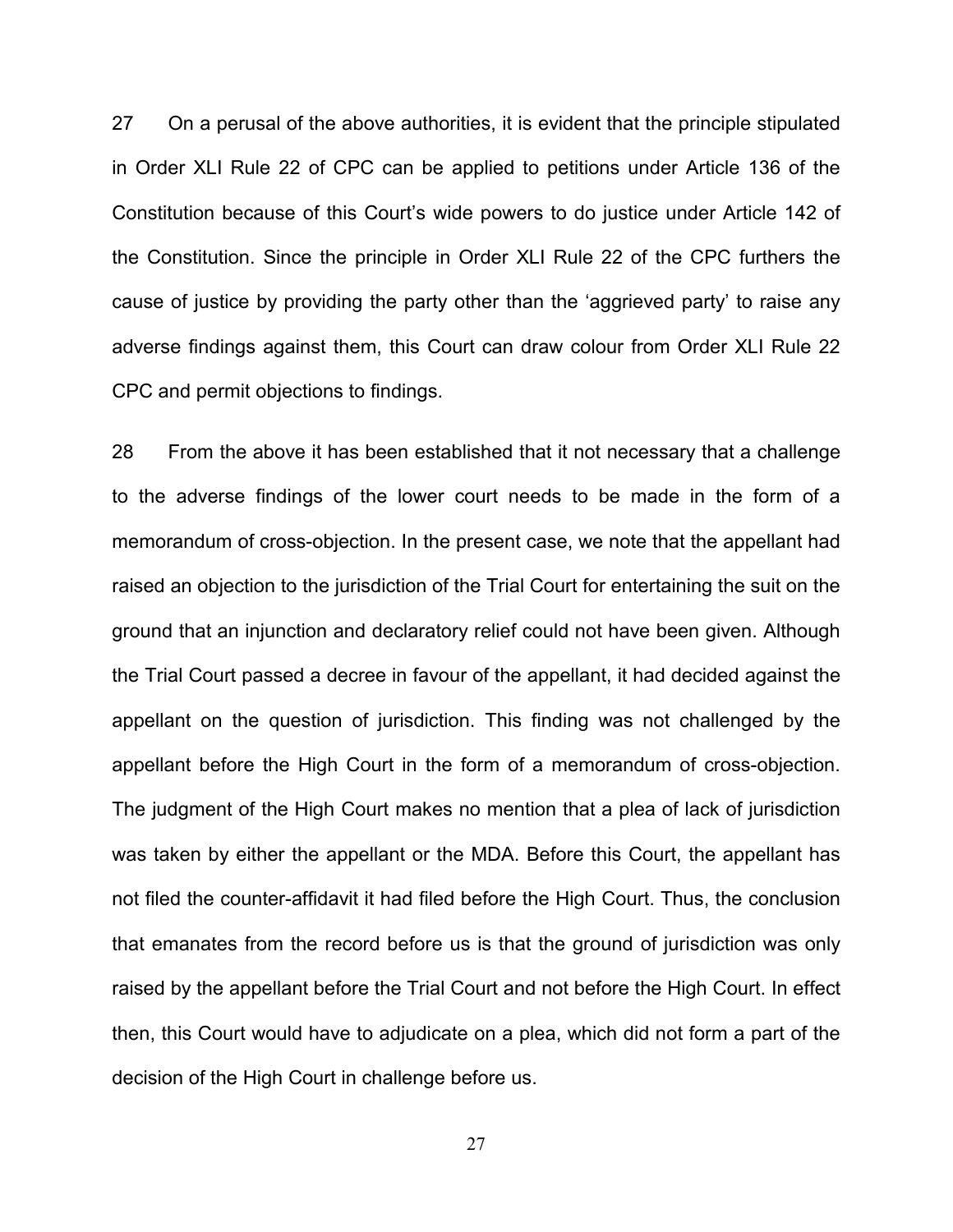29 With regard to new grounds being raised before this Court in a special leave petition under Article 136, we note that under Order 21 Rule 3(c) of the Supreme Court Rules 2013, SLPs are to be confined to the pleadings before the court whose order is challenged. However, with the leave of the Court, additional grounds can be urged at the time of the hearing.

30 This Court in **Bharat Kala Bhandar (P) Ltd.** v. **Municipal Committee**[14](#page-27-0) dealt with a civil appeal where a contention had not been raised in the suit or in the grounds of appeal before the High Court, and was advanced before this Court for the first time. Although the Court noted that the scope of the appeal cannot be broadened at the instance of the parties, if a plea raises a question of considerable importance, it can be entertained by this Court. In a similar vein, this Court in **Vasant Kumar Radhakisan Vora** v. **Board of Trustees of the Port of Bombay**[15,](#page-27-1) noted that pure questions of law which go to the root of the jurisdiction in a case can be raised for the first time in an appeal under Article 136 of the Constitution.

31 In **Chandrika Misir v. Bhaiya Lal[16](#page-27-2)**, this Court was hearing a special leave petition concerning the possession of parties over the suit property which was the subject of the U.P. Zamindari Abolition and Land Reforms Act (Act 1 of 1951). While adjudicating on whether the suit was barred by limitation, Justice DG Palekar, speaking for a two Judge bench, observed that the civil court did not have

<span id="page-27-1"></span><span id="page-27-0"></span><sup>&</sup>lt;sup>14</sup> AIR 1966 SC 249.<br><sup>15</sup> (1991) 1 SCC 761.<br><sup>16</sup> (1973) 2 SCC 474.

<span id="page-27-2"></span>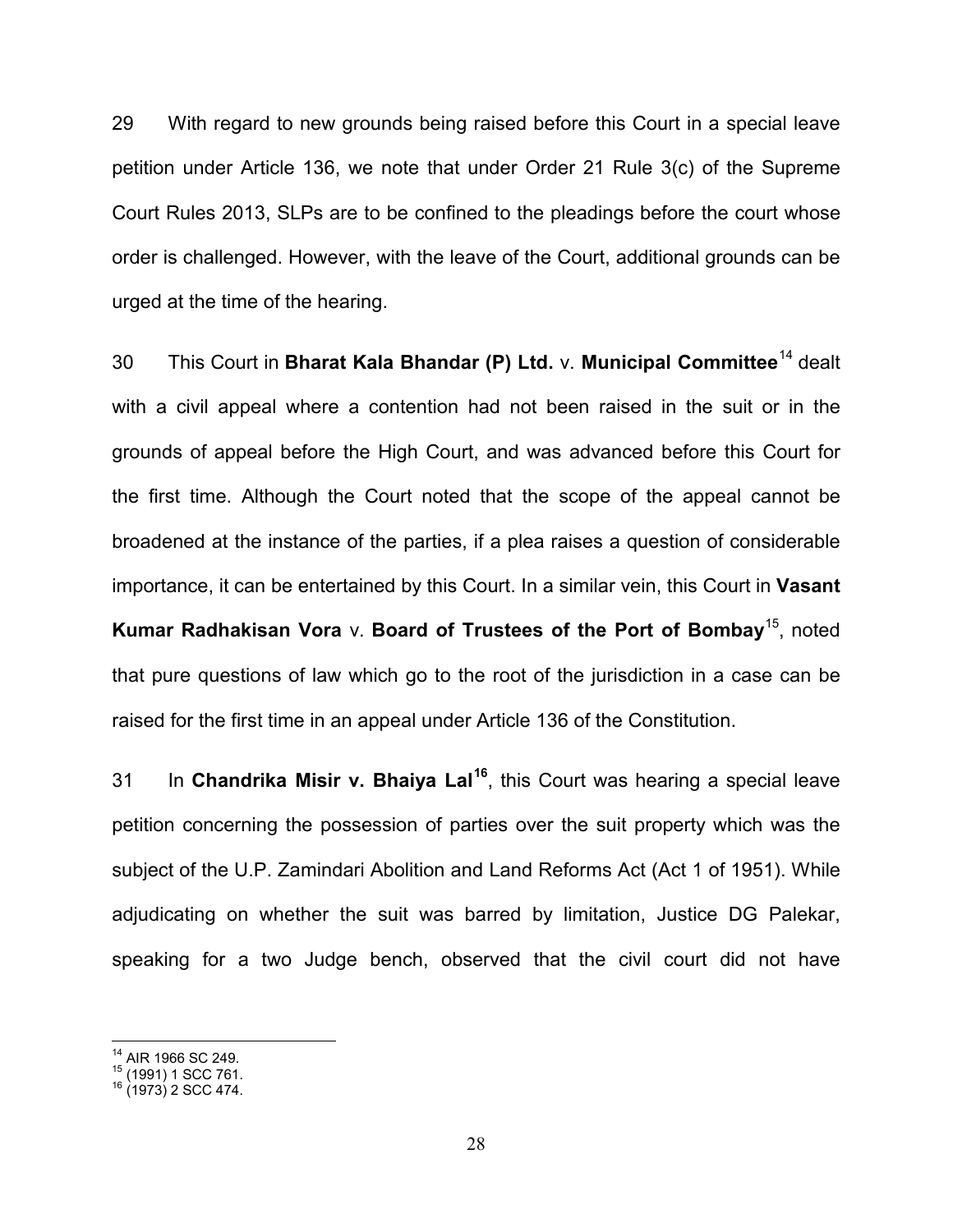jurisdiction to entertain the suit at all. Although the plea of bar on jurisdiction had not

been raised in the courts below, the Court held that:

"6. It is from this order that the present appeal has been filed by special leave. It is to be noticed that the suit had been filed in a civil court for possession and the Limitation Act will be the Act which will govern such a suit. It is not the case that U.P. Act 1 of 1951 authorises the filing of the suit in a civil court and prescribes a period of limitation for granting the relief of possession superseding the one prescribed by the Limitation Act. It was, therefore, perfectly arguable that if the suit is one properly entertainable by the civil court the period of limitation must be governed by the provisions of the Limitation Act and no other. In that case there would have been no alternative but to pass a decree for possession in favour of the plaintiffs. **But the unfortunate part of the whole case is that the civil court had no jurisdiction at all to entertain the suit. It is true that such a contention with regard to the jurisdiction had not been raised by the defendant in the trial court but where the court is inherently lacking in jurisdiction the plea may be raised at any stage, and, it is conceded by Mr Yogeshwar Prasad, even in execution proceedings on the ground that the decree was a nullity.** If one reads Sections 209 and 331 of the U.P. Act 1 of 1951 together one finds that a suit like the one before us has to be filed before a Special Court created under the Act within a period of limitation specially prescribed under the rules made under the Act and the jurisdiction of the ordinary civil court is absolutely barred."

# (**emphasis supplied**)

32 In **Most Rev. P.M.A. Metropolitan v. Moran Mar Marthoma**[17](#page-28-0) as well, a

three Judge bench of this Court entertained an objection as to maintainability of the suit under Section 9 of the CPC, despite the plea not having been raised before the courts below. The Court observed that the plea of a bar or lack of jurisdiction can be entertained at any stage, since an order or decree passed without jurisdiction is nonest in law.

<span id="page-28-0"></span><sup>17</sup> 1995 Supp (4) SCC 286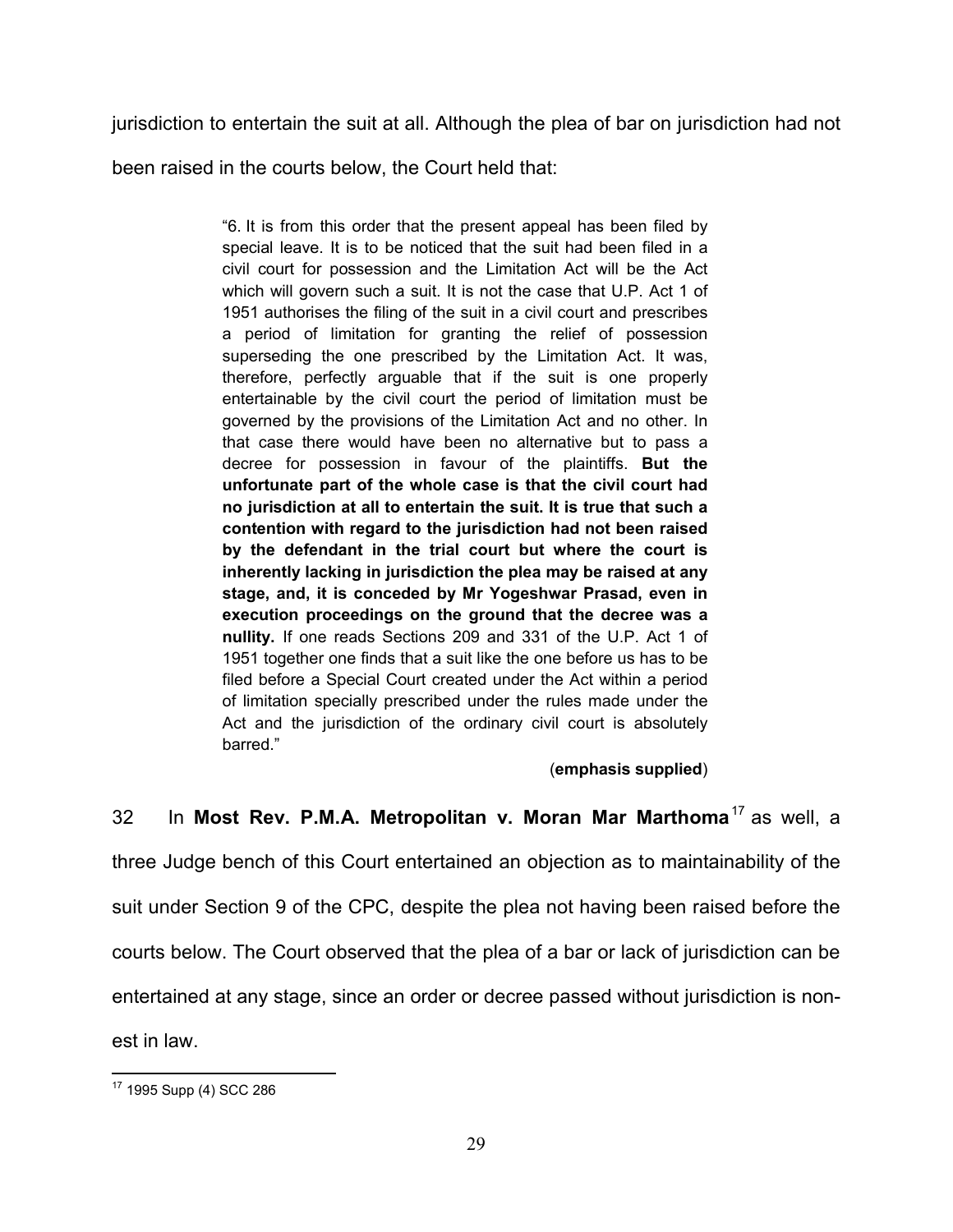33 The position of law has been consistently applied even in criminal proceedings under Article 136 of the Constitution. In **Masalti v. State of Uttar Pradesh**<sup>18</sup>, the confirmation of the death sentence of a number of accused persons by the High Court was under challenge before this Court. Chief Justice Gajendragadkar, speaking for a four judge Bench of this Court, observed that:

> "11. We are not prepared to accept Mr Sawhney's argument that even if this point was not raised by the appellants before the High Court, they are entitled to ask us to consider that point having regard to the fact that 10 persons have been ordered to be hanged. **It may be conceded that if a point of fact which plainly arises on the record, or a point of law which is relevant and material and can be argued without any further evidence being taken, was urged before the trial court and after it was rejected by it was not repeated before the High Court, it may, in a proper case, be permissible to the appellants to ask this Court to consider that point in an appeal under Article 136 of the Constitution; after all in criminal proceedings of this character where sentences of death are imposed on the appellants, it may not be appropriate to refuse to consider relevant and material pleas of fact and law only on the ground that they were not urged before the High Court.** If it is shown that the pleas were actually urged before the High Court and had not been considered by it, then, of course, the party is entitled as a matter of right to obtain a decision on those pleas from this Court. But even otherwise no hard and fast rule can be laid down prohibiting such pleas being raised in appeals under Article 136."

### (**emphasis supplied**)

34 Based on the position of law, we find it just to allow the appellant to raise the ground of jurisdiction before us. Allowing the ground to be raised would not require the submission of additional evidence since it is a pure question of law and strikes at the heart of the matter. We shall now turn to the merits of this argument.

<span id="page-29-0"></span><sup>18</sup> AIR 1965 SC 202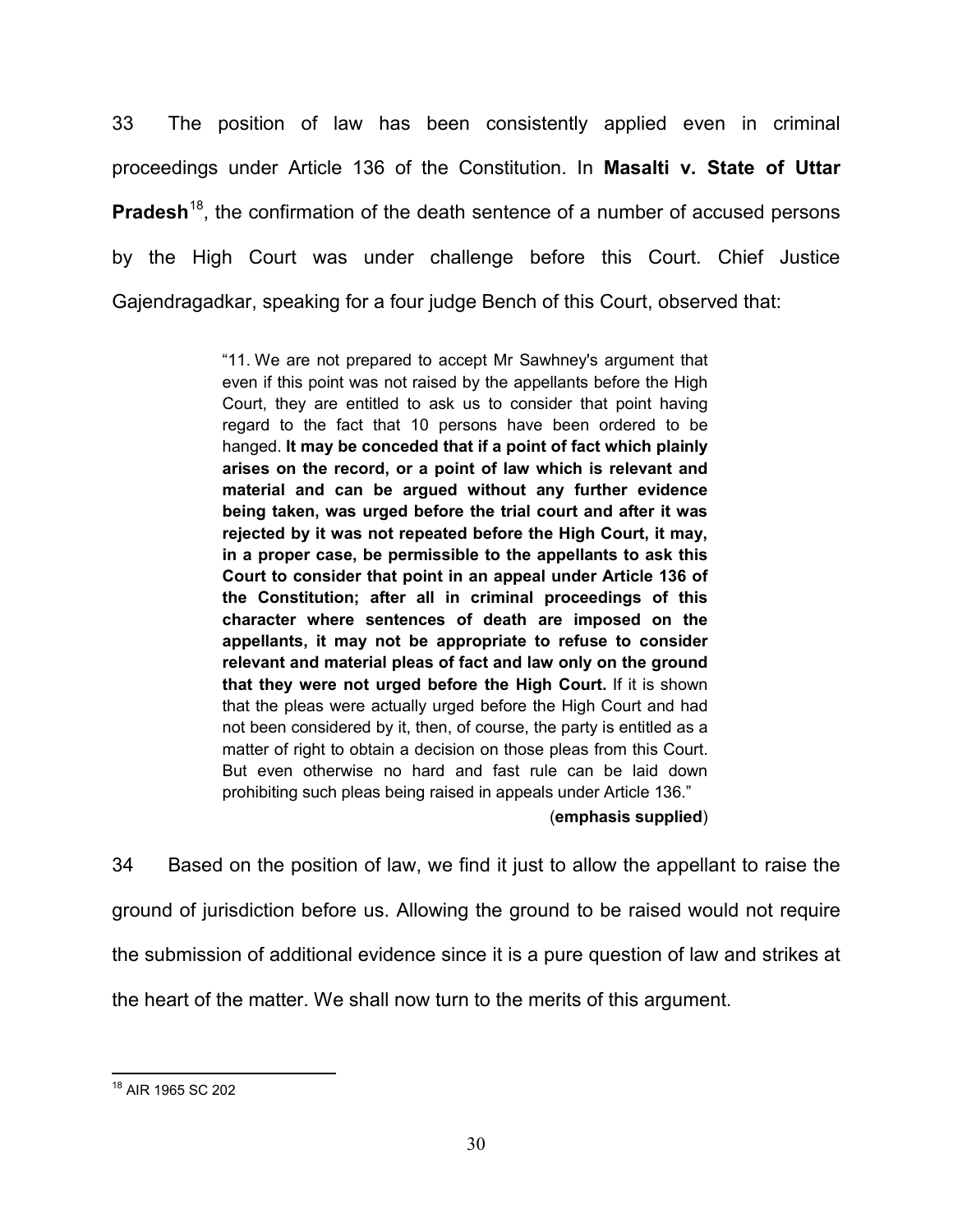35 The pleadings in the suit indicate that the case of the first respondent was that:

- (i) Zahid Hussain had obtained the permission of the Competent Authority on 5 May 1993 before transferring the lands in favour of the first respondent on 22 June 1993;
- (ii) Ceiling proceedings under the ULCRA had resulted in an order of the Competent Authority dated 16 March 1988 declaring 1295.04 sq. mt as surplus but the order of the Competent Authority had been set aside in appeal on 6 January 1993 and the proceedings had been remanded;
- (iii) As a result of the Repeal Act, proceedings under ULCRA stood abated; and
- (iv) The first respondent continued to be the owner of 1295.04 sq. mt of Gata No. 200/1, while MDA was the owner of only 200 sq. mt. of lands in Gata No. 200/2.

In other words, the basis on which the first respondent sought a declaration in regard to the legality of the auction conducted by MDA and the injunction was the abatement of the proceedings under the ULCRA. The maintainability of such a suit has been considered in a judgment of two learned Judges of this Court in **Competent Authority, Calcutta, Under the Urban Land (Ceiling and Regulation) Act, 1976 v. David Mantosh**[19](#page-30-0). In **David Montosh**, the Bench consisting of Justice Abhay Manohar Sapre and Justice Indu Malhotra considered whether the jurisdiction of the civil court was expressly or impliedly excluded by the ULCRA in relation to

<span id="page-30-0"></span><sup>19</sup> (2020) 12 SCC 542.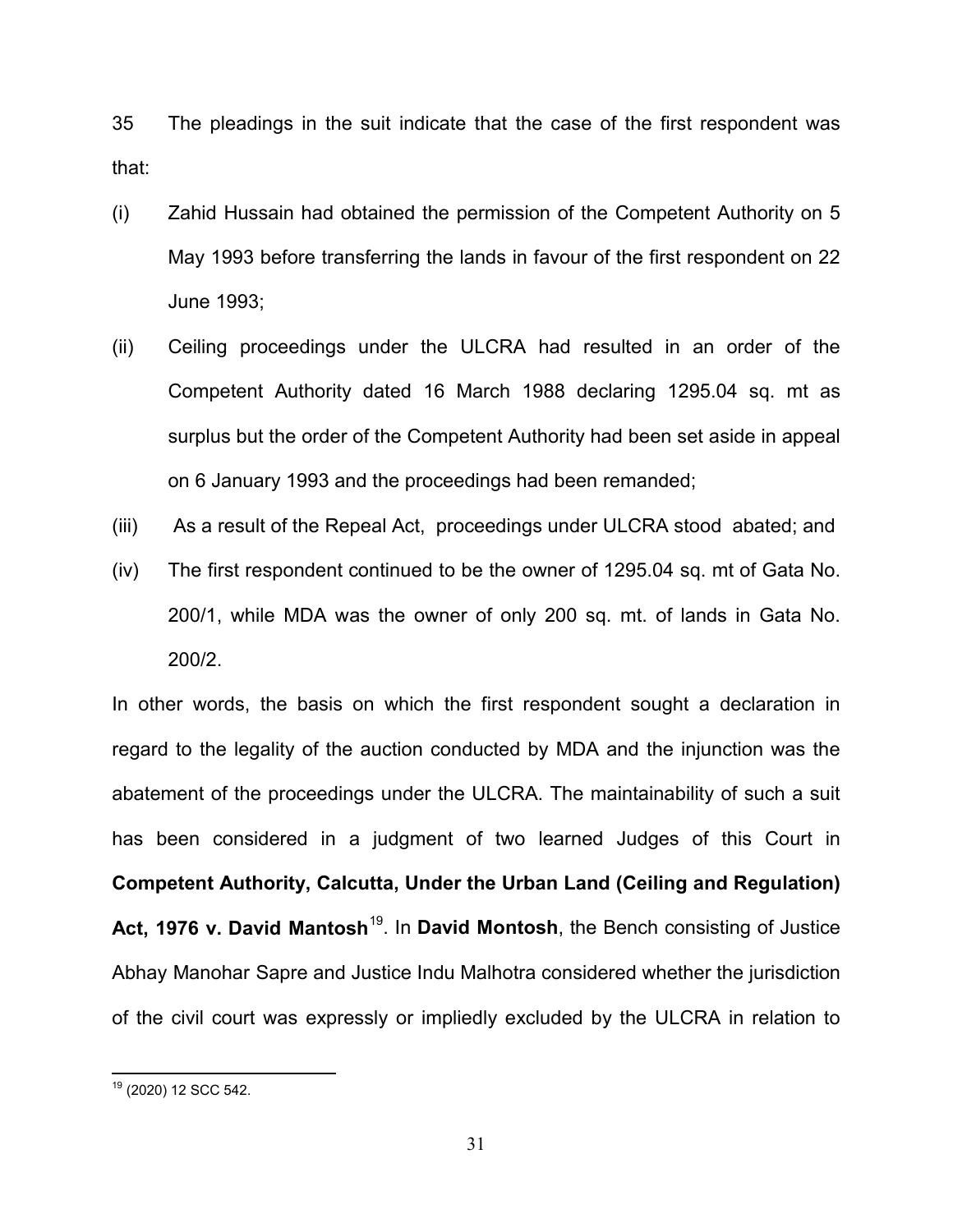matters arising out of the Act. The Bench referred to the tests laid down in the

Constitution Bench decision of **Dhulabhai v. State of M.P**[20](#page-31-0) and held:

"45. Hidayatullah, J., the then learned Chief Justice, speaking for the Bench in his inimitable style, laid down 7 tests for examining the aforementioned question. These tests read as under: (*Dhulabhai case* [*Dhulabhai* v. *State of M.P.*, AIR 1969 SC 78] , AIR pp. 89-90, para 32)

"(1) Where the statute gives a finality to the orders of the special tribunals the civil courts' jurisdiction must be held to be excluded if there is adequate remedy to do what the civil courts would normally do in a suit. Such provision, however, does not exclude those cases where the provisions of the particular Act have not been complied with or the statutory tribunal has not acted in conformity with the fundamental principles of judicial procedure.

(2) Where there is an express bar of the jurisdiction of the court, an examination of the scheme of the particular Act to find the adequacy or the sufficiency of the remedies provided may be relevant but is not decisive to sustain the jurisdiction of the civil court. Where there is no express exclusion the examination of the remedies and the scheme of the particular Act to find out the intendment becomes necessary and the result of the inquiry may be decisive. In the latter case it is necessary to see if the statute creates a special right or a liability and provides for the determination of the right or liability and further lays down that all questions about the said right and liability shall be determined by the tribunals so constituted, and whether remedies normally associated with actions in civil courts are prescribed by the said statute or not.

(3) Challenge to the provisions of the particular Act as ultra vires cannot be brought before Tribunals constituted under that Act. Even the High Court cannot go into that question on a revision or reference from the decision of the Tribunals.

(4) When a provision is already declared unconstitutional or the constitutionality of any provision is to be challenged, a suit is open. A writ of certiorari may include a direction for refund if the claim is clearly within the time prescribed by the Limitation Act but it is not a compulsory remedy to replace a suit.

(5) Where the particular Act contains no machinery for refund of tax collected in excess of constitutional limits or illegally collected, a suit lies.

(6) Questions of the correctness of the assessment apart from its constitutionality are for the decision of the authorities and a civil suit does not lie if the orders of the authorities are declared to be final or there is an express prohibition in the particular Act. In either case, the scheme of the particular Act must be examined because it is a relevant enquiry.

<span id="page-31-0"></span><sup>&</sup>lt;sup>20</sup> AIR 1969 SC 78.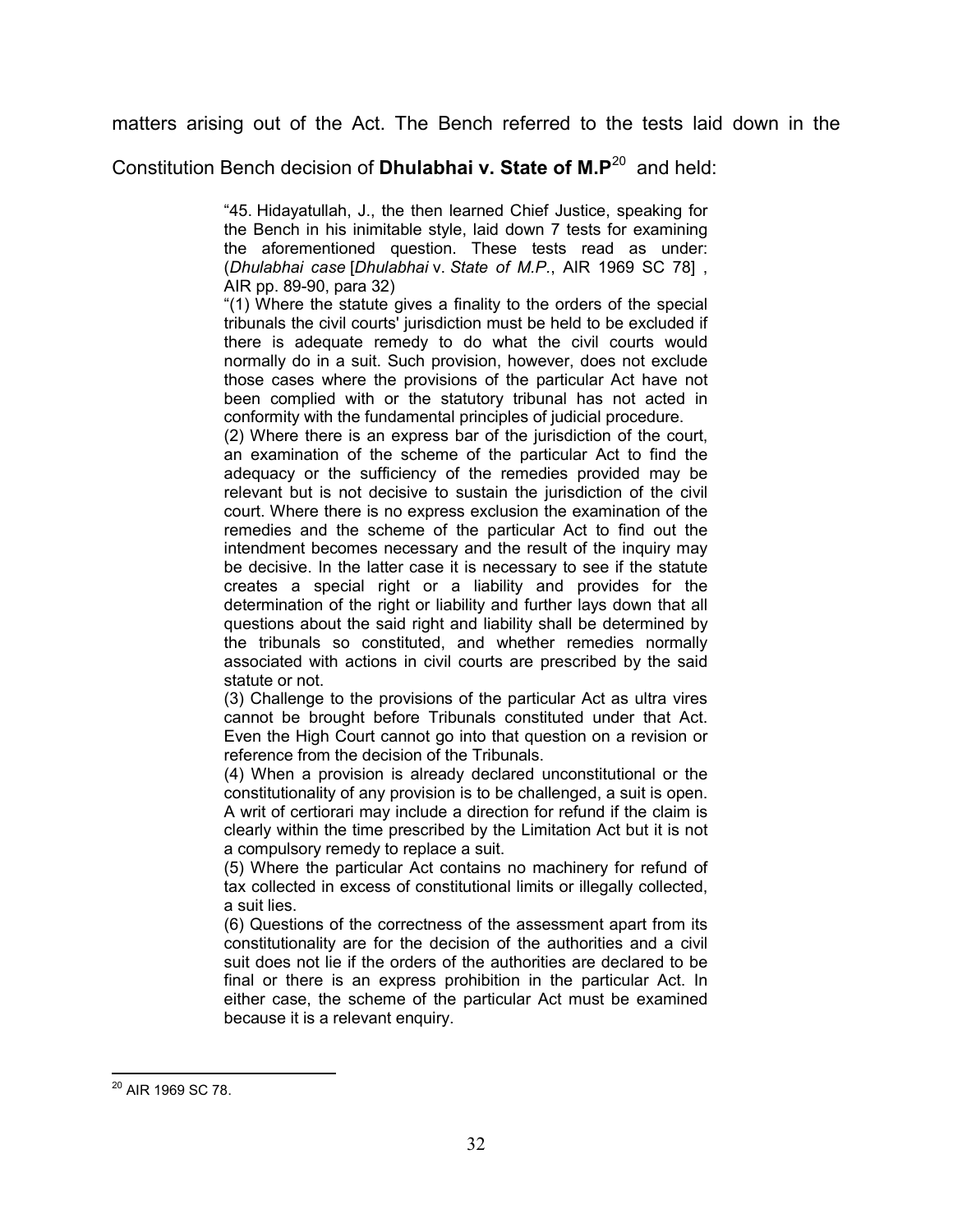(7) An exclusion of the jurisdiction of the civil court is not readily to be inferred unless the conditions above set down apply."  $\lceil \dots \rceil$ 

**47. Having examined the issue, we are clearly of the opinion that the present case falls under clause (1) of para 32 of** *Dhulabhai* **[***Dhulabhai* **v.** *State of M.P.***, AIR 1969 SC 78] and satisfies the test laid down therein. Hence, the jurisdiction of the civil court is held to be excluded by implication to try the civil suit in question. This we say for the following reasons:**

**47.1. First, the Act in question gives finality to the orders passed by the appellate authority [refer to Section 33(3)].**

**47.2. Second, the Act provides adequate remedies in the nature of appeals, such as first appeal to the Tribunal and second appeal to the High Court [refer to Sections 12(4), 13 and 33(1)].**

**47.3. Third, the Act is a complete code in itself and gives overriding powers on other laws (refer to Section 42).**

**47.4. Fourth, the Act expressly excludes the jurisdiction of the civil court in relation to the cases falling under Sections 30 and 40 [refer to Section 30(5) and Section 40].**

**48. In light of the aforesaid five reasons — a fortiori, the jurisdiction of the civil court in relation to all the issues arising under the Act is held impliedly excluded thereby satisfying all the conditions set out in clause (1) of para 32 of** *Dhulabhai* **[***Dhulabhai* **v.** *State of M.P.***, AIR 1969 SC 78]**."

**(emphasis supplied)**

Thus, the Court summarised the conclusions as below:

"47.1. First, the Act in question gives finality to the orders passed by the appellate authority [refer to Section 33(3)].

47.2. Second, the Act provides adequate remedies in the nature of appeals, such as first appeal to the Tribunal and second appeal to the High Court [refer to Sections 12(4), 13 and 33(1)].

47.3. Third, the Act is a complete code in itself and gives overriding powers on other laws (refer to Section 42).

47.4. Fourth, the Act expressly excludes the jurisdiction of the civil court in relation to the cases falling under Sections 30 and 40 [refer to Section 30(5) and Section 40]."

36 The real object and purpose of the suit, in the guise or pretext of challenging

the auction notice by MDA was to affirm the title of the first respondent on the basis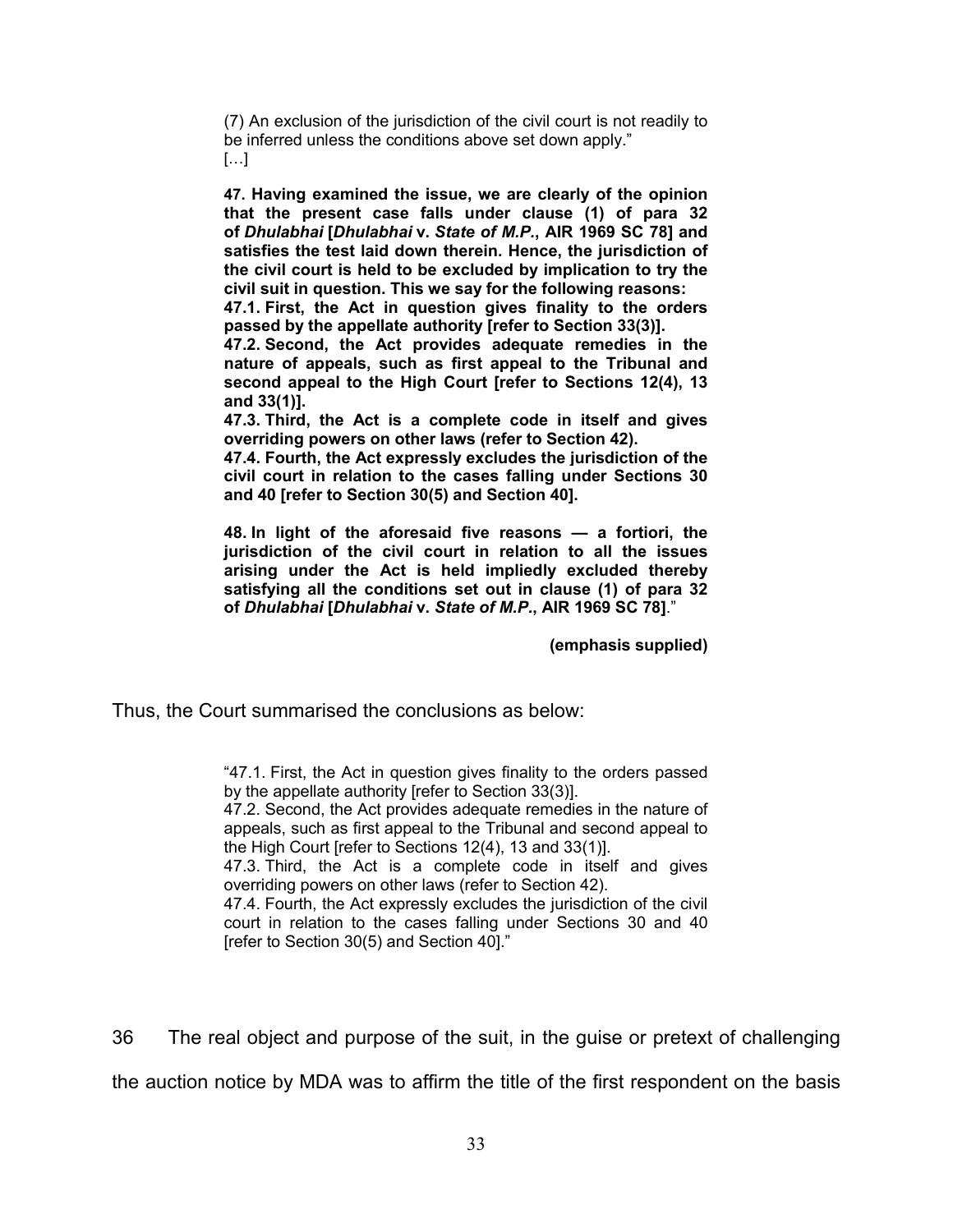of an alleged permission obtained on 5 May 1993 for the sale of the property, the deed of transfer executed by Zahid Hussain and the abatement of proceedings under the ULCRA. The High Court has held that the document dated 31 July 1992 on the basis of which possession was transferred to MDA does not evidence actual physical possession but is only a paper transaction. The High Court held that no material was forthcoming on whether actual and physical possession was taken by the Competent Authority from the land owner and it held that in the absence thereof, the first respondent, as the purchaser from Zahid Hussain, would continue to have a valid title. The High Court has entered these findings despite the fact that by a process of engineered drafting, the first respondent sought no reliefs in regard to the proceedings under the ULCRA (to obviate a bar to the maintainability of the suit) and did not implead either the State or the Competent Authority who would have been in a position to answer the challenge.

37 Both the High Court and Trial Court have failed to correctly assess the issue regarding the jurisdiction of the civil court to try a suit, which in its essence, arises out of matters pertaining to the ULCRA. The first respondent has made efforts to artfully draft the plaint in a manner that would make it appear as if the issue only pertains to the auction notice issued by MDA. This Court, has time and again, warned against drafting of this nature which seeks to distract attention away from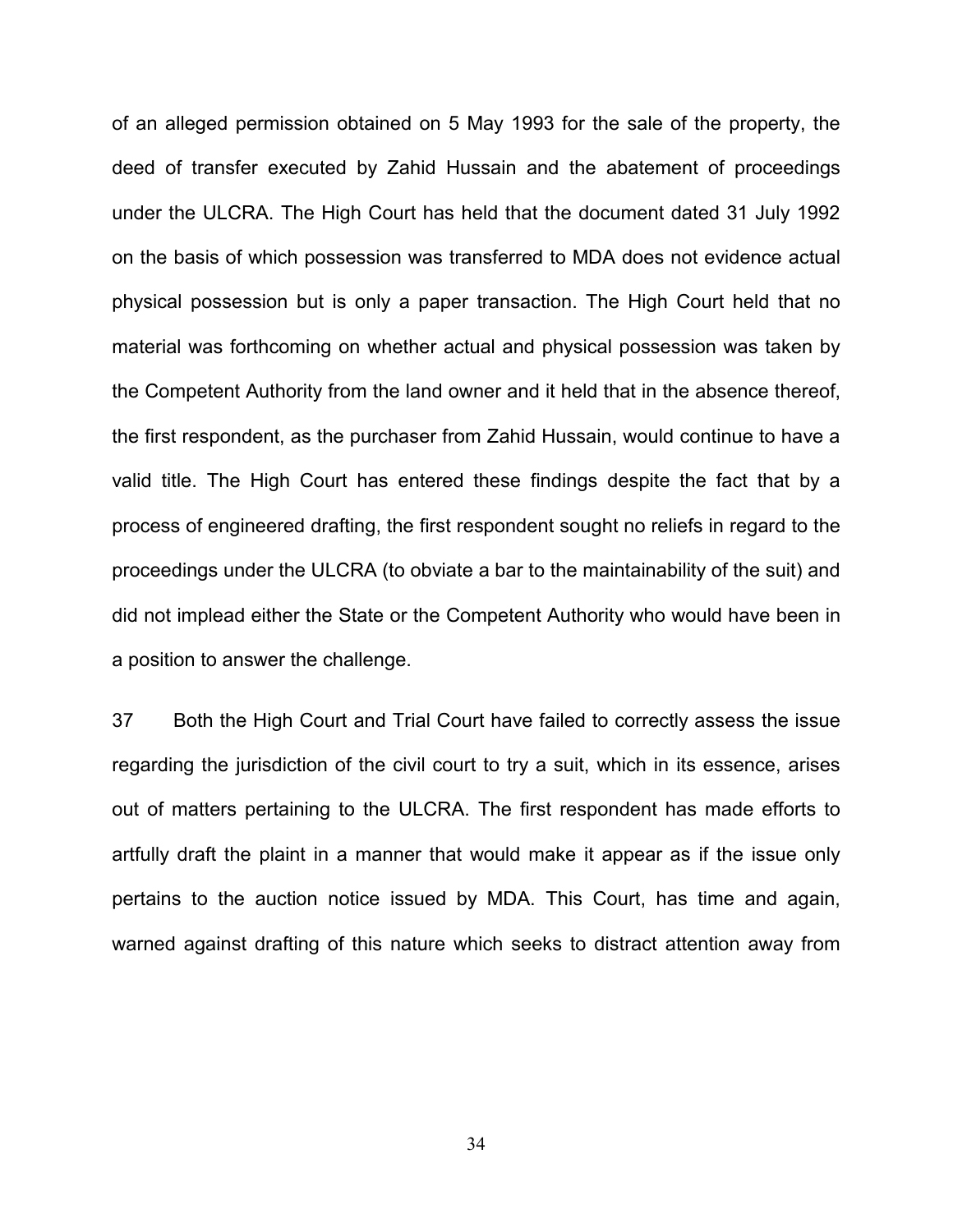the real cause of action. In **T. Arivandandam v. T.V Satyapal**<sup>[21](#page-34-0)</sup>, Justice V.R.

Krishna Iyer, speaking for a two Judge bench, observed:

"5. We have not the slightest hesitation in condemning the petitioner for the gross abuse of the process of the court repeatedly and unrepentantly resorted to. From the statement of the facts found in the judgment of the High Court, it is perfectly plain that the suit now pending before the First Munsif's Court, Bangalore, is a flagrant misuse of the mercies of the law in receiving plaints. **The learned Munsif must remember that if on a meaningful — not formal reading of the plaint it is manifestly vexatious, and meritless, in the sense of not disclosing a clear right to sue, he should exercise his power under Order 7, Rule 11 CPC taking care to see that the ground mentioned therein is fulfilled. And, if clever drafting has created the illusion of a cause of action, nip it in the bud at the first hearing by examining the party searchingly under Order 10, CPC.** An activist Judge is the answer to irresponsible law suits. The trial courts would insist imperatively on examining the party at the first hearing so that bogus litigation can be shot down at the earliest stage. […]"

## (**emphasis supplied**)

This dictum of the Court has since then been followed consistently in **Madanuri Sri Rama Chandra Murthy v. Syed Jala** [22](#page-34-1) , **Sopan Sukhdeo Sable v. Assistant Charity Commissioner**<sup>23</sup>, and most recently by one of us (Justice MR Shah) in **Raghwendra Sharan Singh v. Ram Prasanna Singh (Dead) by LRs**<sup>[24](#page-34-3)</sup> and **Canara Bank v. P. Selathal & Ors.**<sup>25</sup>. Therefore, the jurisdiction of the civil court to entertain the suit instituted by the first respondent was barred.

38 The High Court allowed the appeal against the judgment of the Trial Court on the ground that after the District Judge allowed the appeal and set aside the order dated 16 March 1988 passed by the Competent Authority under Section 8(4) of

<span id="page-34-2"></span>

<span id="page-34-4"></span><span id="page-34-3"></span>

<span id="page-34-1"></span><span id="page-34-0"></span><sup>&</sup>lt;sup>21</sup> (1977) 4 SCC 467.<br><sup>22</sup> (2017) 13 SCC 174.<br><sup>23</sup> (2004) 3 SCC 137.<br><sup>24</sup> AIR 2019 SC 1430.<br><sup>25</sup> (2020) 13 SCC 143.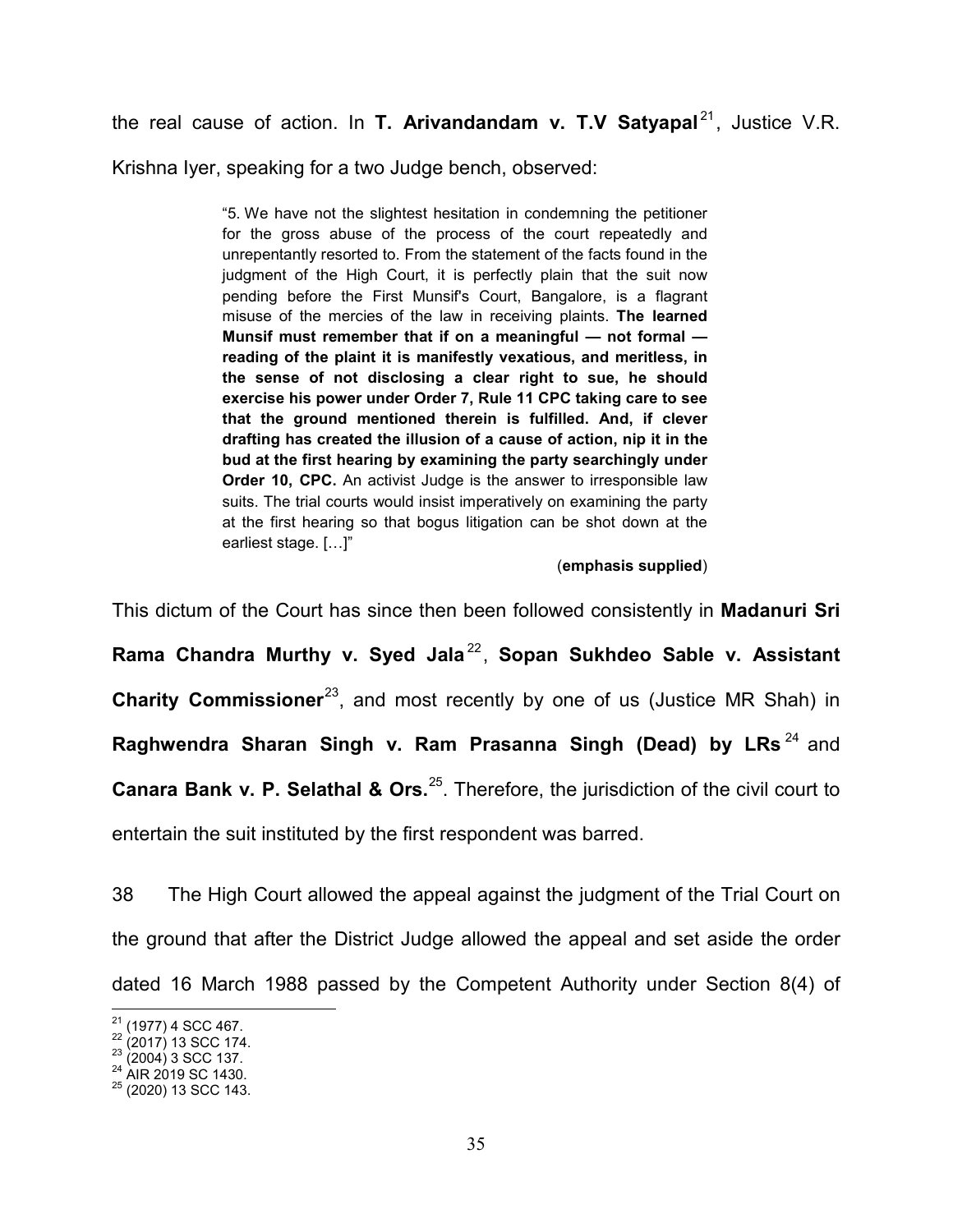ULCRA, all further proceedings pursuant to the order under section 8(4) of ULCRA – including the taking of possession by the State – would be null and void. The bench then held then even otherwise, only 'paper possession' and not 'actual possession' of the suit land was taken, and thus in these circumstances Zahid Hussain would have both the title and possession of the suit land. The findings of the High Court are a non-sequitur since even if Zahid Hussain had title and possession of the suit land at the time of transfer, the purported transfer to the first respondent is null and void. The High Court ought to have upheld the dismissal of the suit on this ground. A plaintiff has to stand on their own legs and the respondent – plaintiff had no valid title or interest in law on the basis of which the suit could have been founded. The respondent – plaintiff had no cause of action to challenge the auction by MDA in favour of the appellant, once the purported transfer was invalid.

39 We have come to the conclusion that the suit instituted by the first respondent had to be dismissed. The judgment of the Trial Judge dismissing the suit was correct, but for the following reasons:

(i) The purported transfer of the suit land by Zahid Hussain to the first respondent was before the Repeal Act was enacted. The dual conditions stipulated under Section 5(3) of ULCRA were not fulfilled before the transfer was made since the statement under Section 6 had not been submitted and the Competent Authority had not issued a notification under Section 10(1) of the ULCRA (which was in operation at the time). Therefore, even if the Zahid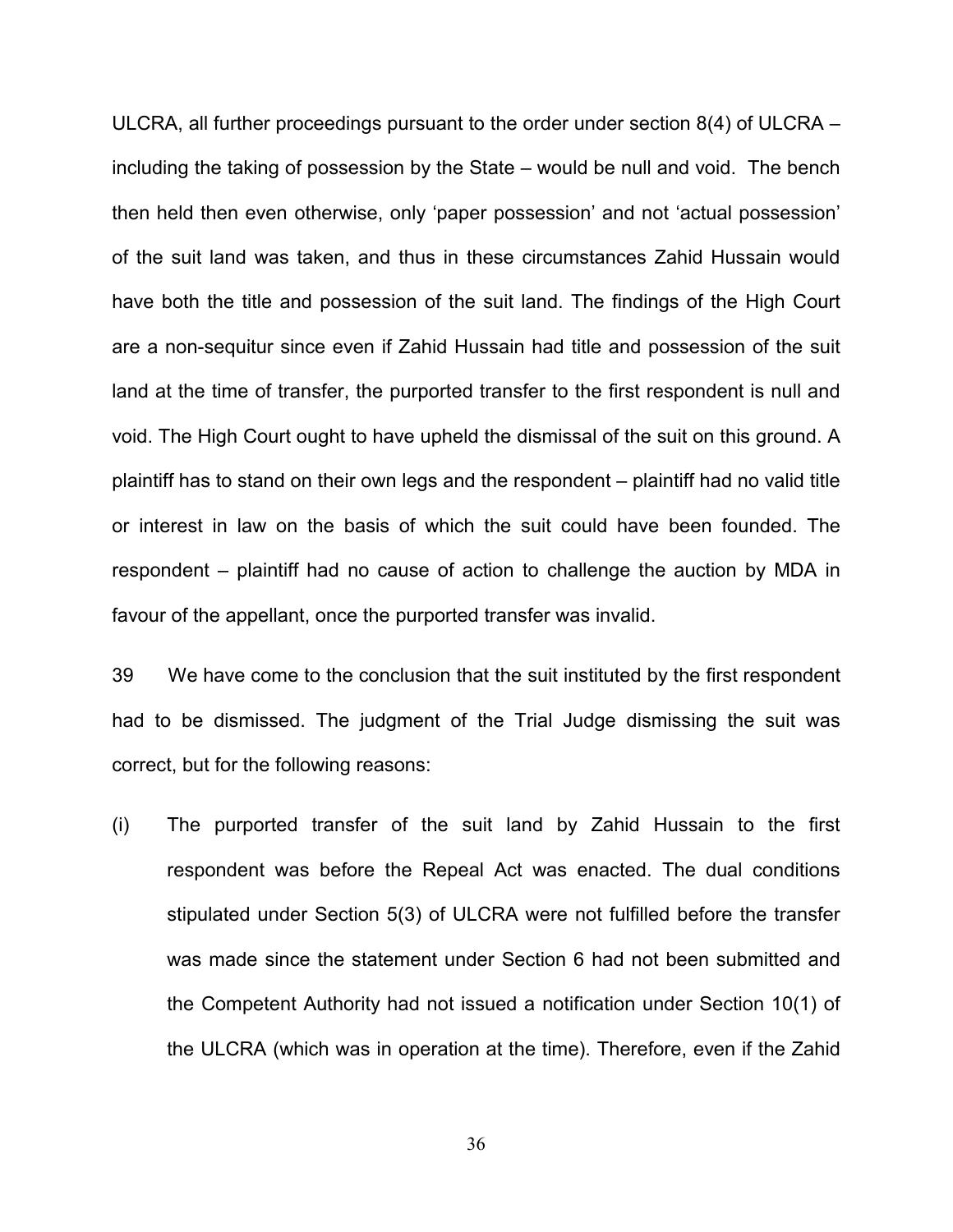Hussain had the title to the suit land, the transfer to the first respondent was null and void under section 5(3) of ULCRA;

- (ii) When Zahid Hussain had filed a declaration seeking permission for transfer of the suit land, the permission under Section 27 of ULCRA was not granted since there was a pending suit concerning the said land. He then filed another application seeking permission for transfer of land admeasuring 1295 sq. mt of his 'retainable' 2000 sq. mt. of land. The permission that was granted under Section 27 of ULCRA by the Office of the Competent Authority on 5 May 1993 was for the transfer of lands from his 'retainable' property and not the suit land;
- (iii) The plaintiff- first respondent has artfully drafted the plaint to challenge the validity of the auction and sought an injunction and declaration, when the substantive cause of action of the suit arises out of the land ceiling proceedings;
- (iv) The ULCRA impliedly excludes the jurisdiction of the civil court on matters arising out of the ceiling proceedings; and
- (v) Though the appellant did not assail the finding of the Trial Court on the issue of jurisdiction before the High Court under Order XLI Rule 22 CPC either by filing a memorandum of cross-objection or otherwise, he is not precluded from raising the argument before this Court. This Court in view of its plenary jurisdiction under Article 136 of the Constitution read with its power to do